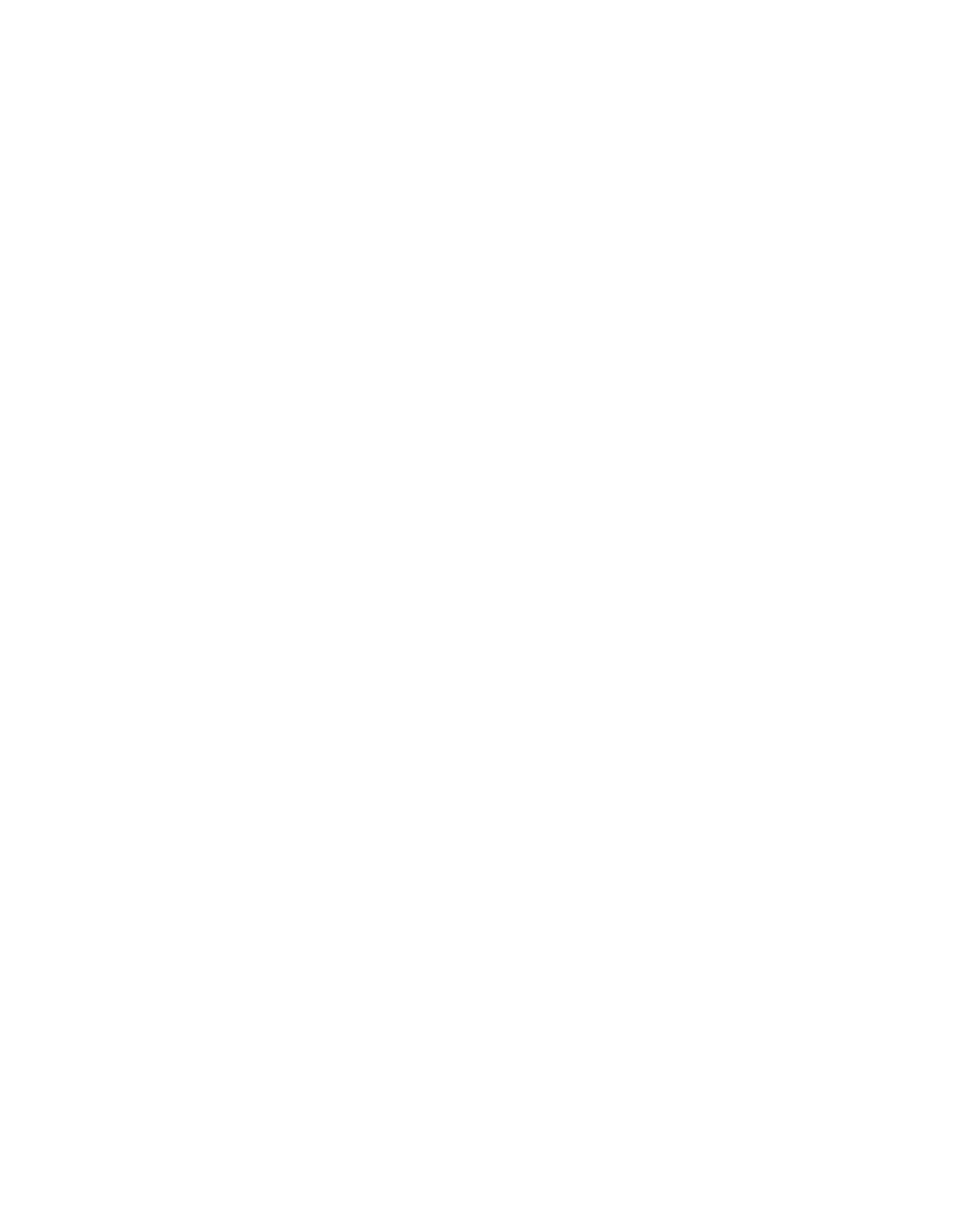# **Contents**

| <b>SUMMARY</b> |  |
|----------------|--|
|                |  |

### STATUS OF AUDIT REPORT RECOMMENDATIONS

| Opportunities to Increase the Amount and Quality                                                                              |     |
|-------------------------------------------------------------------------------------------------------------------------------|-----|
| Effort Needed to Improve the Capability of                                                                                    |     |
| Performance Management: Implementation Status                                                                                 |     |
| <b>Portland Public Charter Schools: An Assessment</b>                                                                         |     |
| Benefits and Costs of Multiple School Calendars                                                                               |     |
| Supplemental Educational Services: Overall Compliance with<br>Requirements but Opportunities Exist to Improve Effectiveness19 |     |
| English Language Learners: Action Needed to Improve                                                                           | .23 |
|                                                                                                                               | 25  |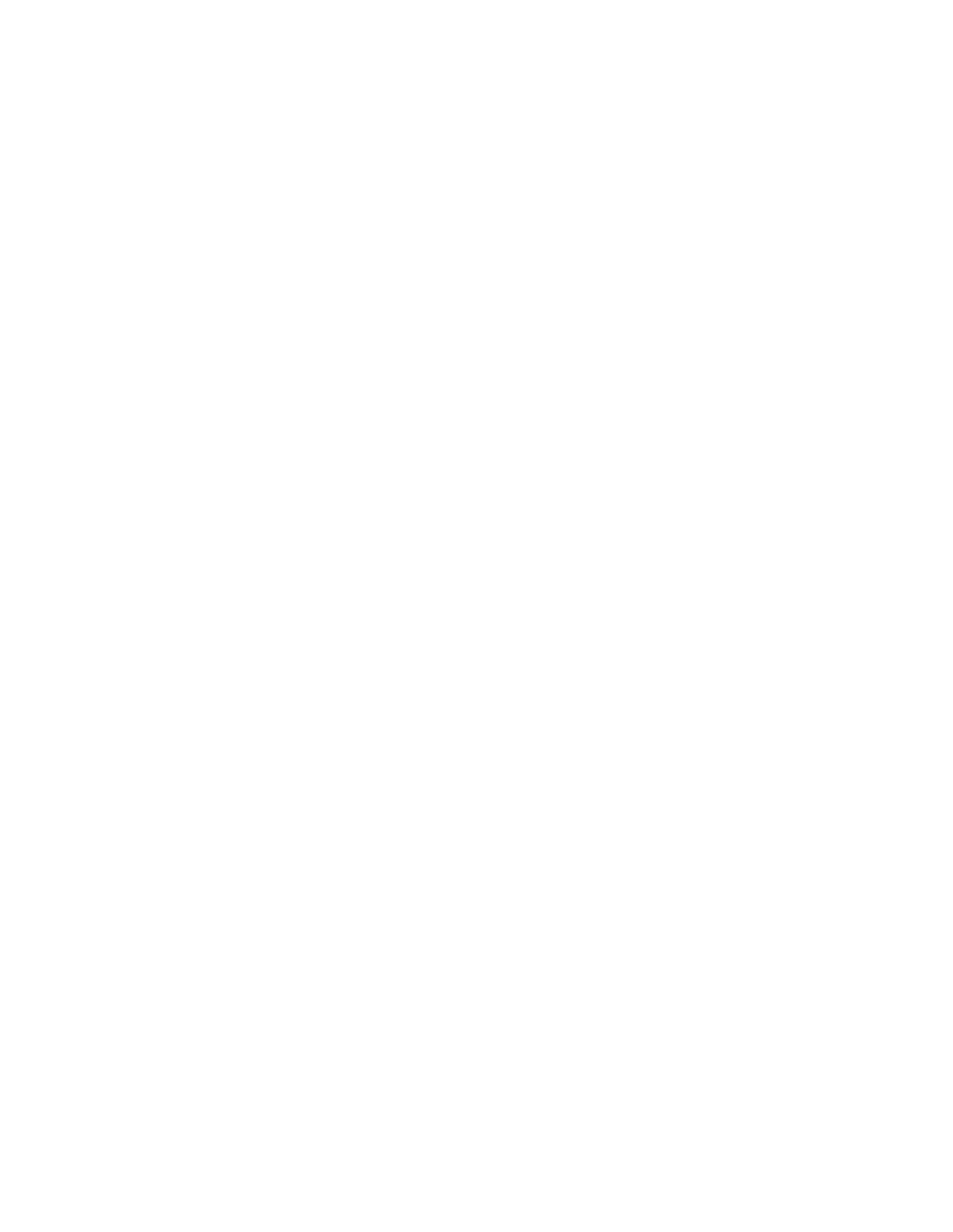# **SUMMARY**

he School Board established the performance audit function at Portland Public Schools (PPS) to help improve the accountability and performance of the school district. The district performance auditor pursues these goals by conducting The School Board established the performance audit function at Portland Public<br>Schools (PPS) to help improve the accountability and performance of the schools<br>district. The district performance auditor pursues these goals government auditing standards. This report provides a comprehensive overview of the performance audits conducted since January 2007 and summarizes the status of all audit recommendations.

Over the past 4 and half years, the district performance auditor issued seven audits on a variety of topics and made 50 recommendations to improve conditions identified in the audit reports. As shown in the accompanying table, the district addressed 94 percent of the recommendations – 31 (62%) were implemented and 16 (32%) are in process of implementation. Only three recommendations have not been implemented.

| Status of all performance audit recommendations: 2007 to 2011 |    |      |  |  |  |
|---------------------------------------------------------------|----|------|--|--|--|
| <b>IMPLEMENTED</b>                                            | 31 | 62%  |  |  |  |
| IN PROGRESS                                                   | 16 | 32%  |  |  |  |
| NOT IMPLEMENTED                                               | -3 | 6%   |  |  |  |
| TOTAL                                                         | 50 | 100% |  |  |  |

## Significant changes in response to audit recommendations

Some of the most significant changes made by the district in response to performance audit recommendations include the following:

• Increased instructional time. New 90 minute block schedules at high schools; standardized bell schedules at high schools and K8; increased the student day at K8 schools by 15 minutes; eliminated union contract language that limited the length of the student day.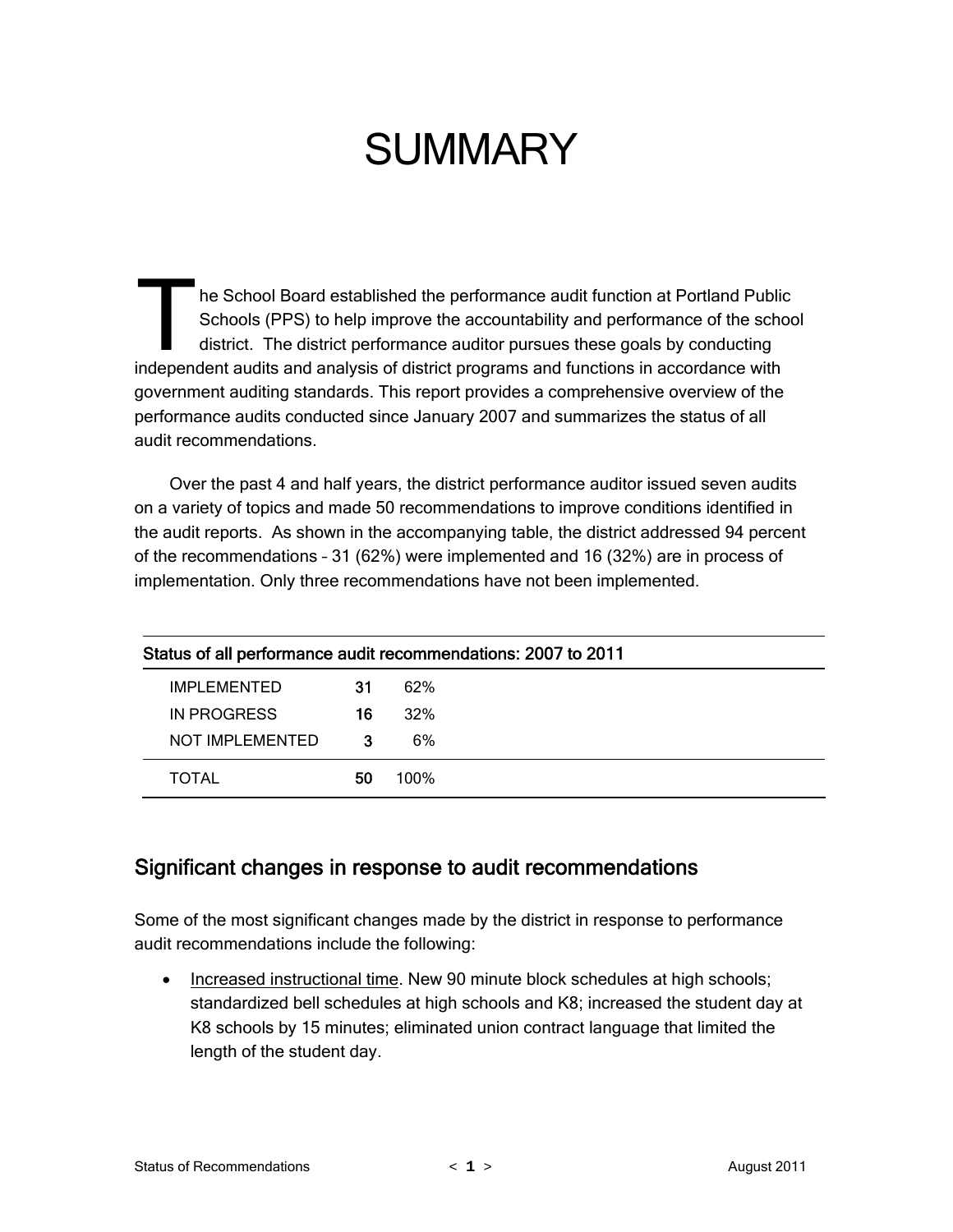- Improved management of school building maintenance. Upgraded maintenance management software; consolidated several labor trade shops and increased generalist work force; established maintenance standards for major equipment; developed performance measures for each labor craft
- Established new teacher evaluation system. District and teacher union agreed to implement a revised teacher evaluation system in the 2011-12 school year.
- Increased charter school accountability. Developed clear requirements for charter school annual reporting; instituted a penalty when charter schools are late in providing required financial and performance data
- Moved to a common school calendar. District implementing a single, common quarter calendar for all schools and grade levels in 2011-12.

## Remaining opportunities for improvement

There are also some remaining opportunities to more fully address some significant audit findings including:

- Additional effort to expand teacher work-day and increase work load flexibility: The district should continue to negotiate changes in the teacher contract that will increase annual school days and the length of the teacher work-day.
- Actions to improve the effectiveness of after-school tutoring: Pursue waiver of federal rules that reduce the effectiveness of after-school tutoring
- Implement ELL improvement plans: The district needs to transition from planning to implementation of ELL improvement initiatives.

## How to obtain performance audit reports

Request by email: rctracy@pps.net Download from website: www.pps.k12.or.us/departments/board/868.htm  $Call: 503-916-3258$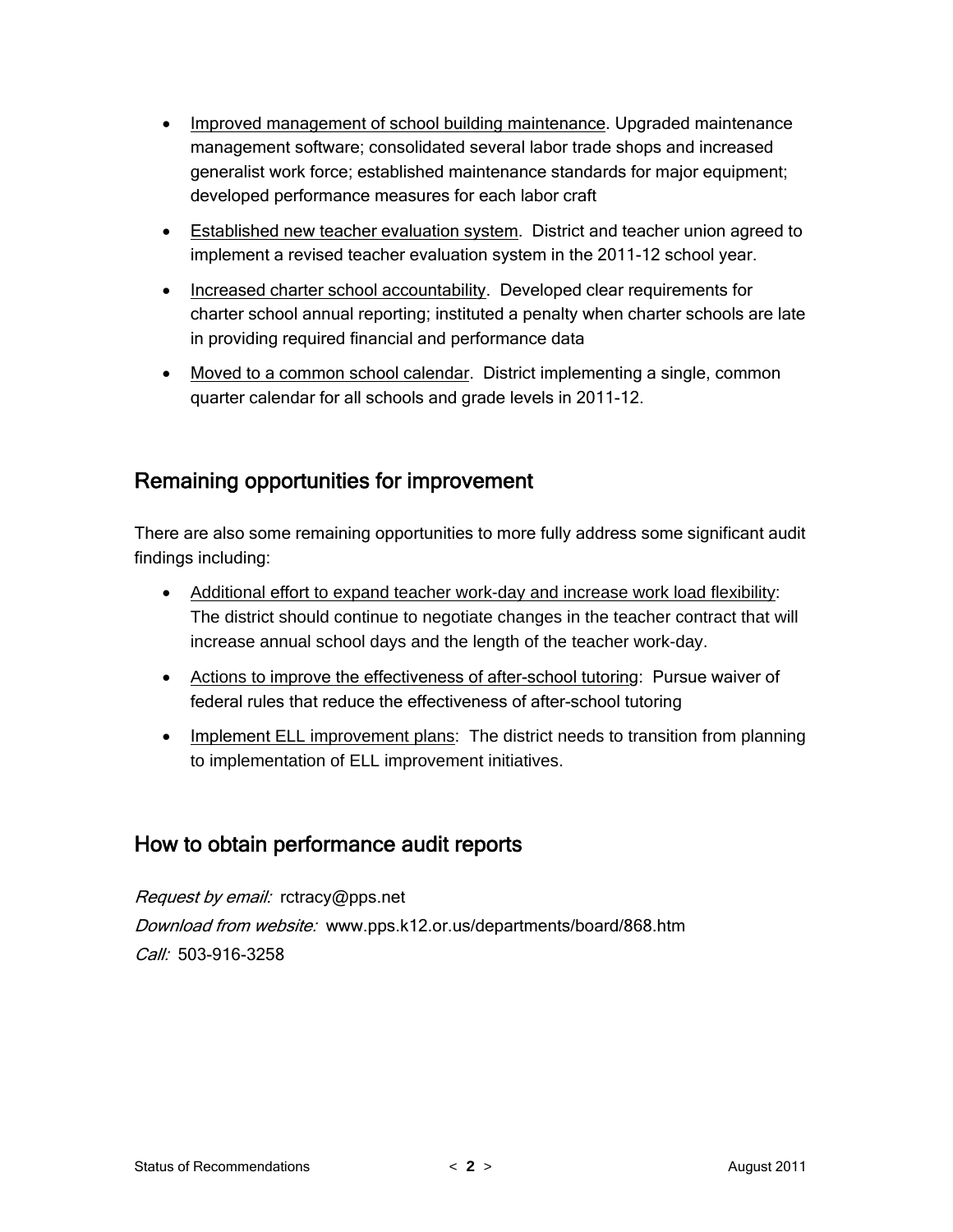Opportunities to Increase the Amount and Quality of Instructional Time September 2007

#### Summary of Audit Results

A sufficient amount of well-used instructional time is a critical element in improving student achievement. However, Portland Public Schools provided fewer hours of annual instruction time than other large Oregon districts in 2005-06. Several PPS high schools did not meet State requirements for instructional hours and Portland high school seniors lost over three weeks of instruction due to early dismissal for graduation. Compared to other states, 35 states require over 180 days of instructional annually but PPS provides only 172 days. The audit found opportunities to 1) improve compliance with State instructional time requirements, 2) increase the number of instructional hours provided to students, and 3) use available hours more effectively.

|    | Recommendation                                                                                       | <b>Status</b>                                                             |           | <b>PPS</b> actions                                                                                                                                                                                         |
|----|------------------------------------------------------------------------------------------------------|---------------------------------------------------------------------------|-----------|------------------------------------------------------------------------------------------------------------------------------------------------------------------------------------------------------------|
|    | Establish and<br>communicate to school<br>area directors and<br>principals clear<br>requirements for | $\bowtie$<br><b>IMPI FMENTED</b><br><b>IN PROGRESS</b><br>NOT IMPLEMENTED | ٠         | Developed standardized<br>spreadsheet to be completed by<br>each school to prepare school<br>schedules and to enter hours of<br>instruction for each school day                                            |
|    | calculating and reporting<br>annual instructional hours.                                             |                                                                           | ٠         | Deputy Superintendents and<br>regional administrators work<br>with school principals in each<br>region to clarify minimum<br>instructional hour requirements<br>and review and approve school<br>schedules |
| 2. | Improve monitoring and<br>review of school<br>instructional hour reports.                            | M<br><b>IMPLEMENTED</b><br><b>IN PROGRESS</b><br>NOT IMPLEMENTED          |           | Ongoing monitoring of school<br>schedules and instructional time<br>minimums by Deputy<br>Superintendents and regional<br>administrators                                                                   |
|    |                                                                                                      |                                                                           | $\bullet$ | Director of Grants and<br>Compliance reviewed 2010-11<br>instructional hour reports for all<br>schools                                                                                                     |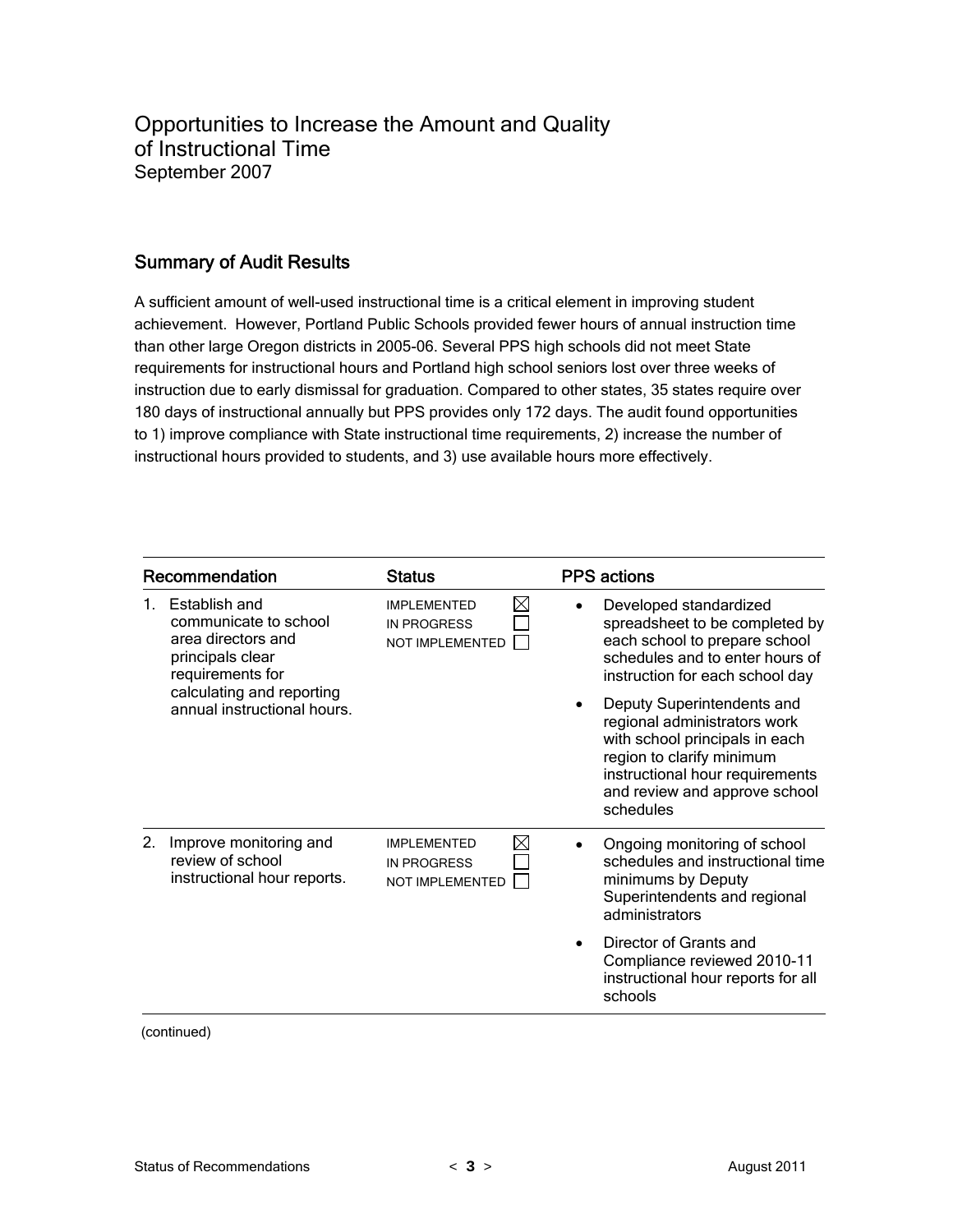(Opportunities to Increase the Amount and Quality of Instructional Time, continued)

|    | 3. Ensure that all high<br>schools meet minimum<br>instructional hour<br>requirements                                                                                            | <b>IMPLEMENTED</b><br><b>IN PROGRESS</b><br>NOT IMPLEMENTED | $\boxtimes$ | Deputy Superintendents and<br>their staff worked with high<br>school principals to develop and<br>verify school year schedules<br>that would result in a minimum<br>of 990 hours of annual<br>instruction as required by ODE                                                                        |
|----|----------------------------------------------------------------------------------------------------------------------------------------------------------------------------------|-------------------------------------------------------------|-------------|-----------------------------------------------------------------------------------------------------------------------------------------------------------------------------------------------------------------------------------------------------------------------------------------------------|
|    |                                                                                                                                                                                  |                                                             |             | Schedules developed to ensure<br>all grades (9 -12) meet<br>instructional hour minimums                                                                                                                                                                                                             |
|    | 4. Provide reliable and<br>complete information to the<br>public and the Oregon<br>Department of Education.                                                                      | <b>IMPLEMENTED</b><br><b>IN PROGRESS</b><br>NOT IMPLEMENTED | $\boxtimes$ | Director of Grants and<br>Compliance developed required<br>instructional hour targets for<br>individual schools by grade<br>levels and school calendar<br>employed                                                                                                                                  |
|    |                                                                                                                                                                                  |                                                             |             | Instructional hour information<br>will be posted on the PPS<br>website                                                                                                                                                                                                                              |
|    |                                                                                                                                                                                  |                                                             |             | 2010-11 annual report to ODE<br>gave assurance that PPS<br>complied with state instructional<br>hour minimums                                                                                                                                                                                       |
| 5. | Explore opportunities to<br>increase instructional<br>hours at schools by<br>adopting new scheduling<br>techniques and pursuing<br>techniques to optimize<br>instructional time. | <b>IMPLEMENTED</b><br><b>IN PROGRESS</b><br>NOT IMPLEMENTED | $\boxtimes$ | Various efforts to increase<br>instructional time include:<br>increased use of block<br>schedules and modified block<br>schedules; reducing travel time<br>for some itinerant teachers;<br>scheduling professional<br>development better; and<br>standardizing high school and<br>K8 bell schedules |
|    |                                                                                                                                                                                  |                                                             |             | Identified authority to increase<br>K8 student day by 15 minutes -<br>potential to increase annual<br>instructional hours by 43 hours                                                                                                                                                               |
| 6. | Negotiate changes in the<br>current agreement with the<br>Portland Association of                                                                                                | <b>IMPLEMENTED</b><br><b>IN PROGRESS</b><br>NOT IMPLEMENTED |             | 2008-10 contract negotiations<br>eliminated language specifying<br>the length of the student day                                                                                                                                                                                                    |
|    | Teachers to increase<br>instructional hours and<br>days of instruction.                                                                                                          |                                                             |             | 2011-2013 contract increases<br>number of classes taught by<br>high school teachers                                                                                                                                                                                                                 |
|    |                                                                                                                                                                                  |                                                             |             | (continued)                                                                                                                                                                                                                                                                                         |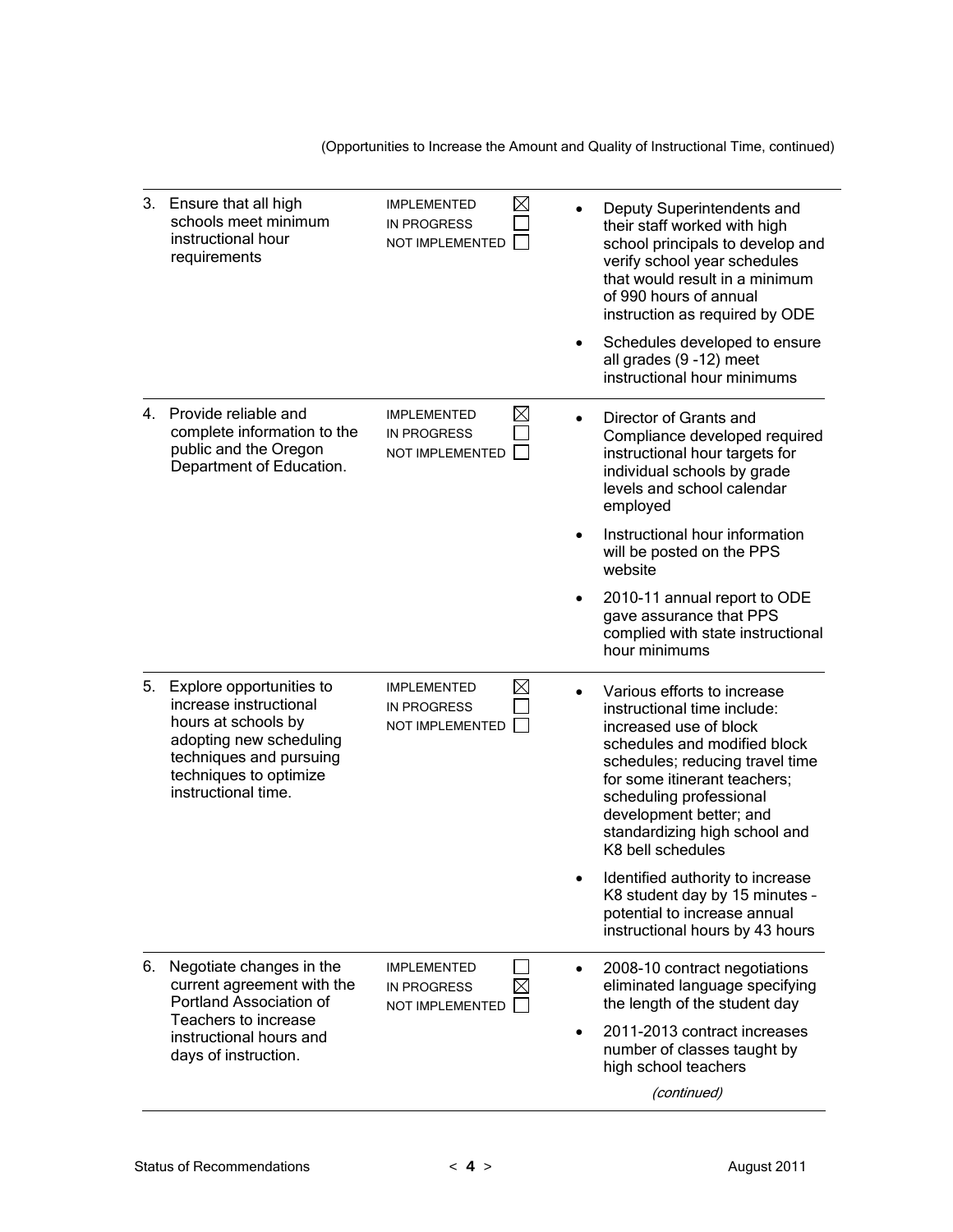(Opportunities to Increase the Amount and Quality of Instructional Time, continued)

|                                |                                                                                                                                                                                         |                                                                            | Negotiating more flexibility in<br>the teacher work day is a high<br>priority in future bargaining<br>sessions                                                                                                                                                                                                                                                                                                                                                                                                                    |
|--------------------------------|-----------------------------------------------------------------------------------------------------------------------------------------------------------------------------------------|----------------------------------------------------------------------------|-----------------------------------------------------------------------------------------------------------------------------------------------------------------------------------------------------------------------------------------------------------------------------------------------------------------------------------------------------------------------------------------------------------------------------------------------------------------------------------------------------------------------------------|
| $7_{\scriptscriptstyle{\sim}}$ | Do not reduce instructional<br>hour minimums without<br>specific Board of<br>Education approval.                                                                                        | $\boxtimes$<br><b>IMPLEMENTED</b><br>IN PROGRESS<br>NOT IMPLEMENTED        | Board resolution adopting<br>annual school calendar for<br>SY2011-12 included a provision<br>approving reductions in<br>instructional hour minimums as<br>required by OAR                                                                                                                                                                                                                                                                                                                                                         |
| 8.                             | Continue to implement<br>existing school district<br>improvement initiatives<br>that research indicates can<br>help the district use time<br>wisely.                                    | $\boxtimes$<br><b>IMPLEMENTED</b><br><b>IN PROGRESS</b><br>NOT IMPLEMENTED | Several actions will contribute to<br>the wise use of available<br>instructional time: move to a<br>single school calendar will<br>reduce time lost due to travel<br>and professional development;<br>new teacher evaluation process<br>will support better use of<br>instructional time through<br>professional development; new<br>curriculum will help increase<br>time students are engaged in<br>learning; teacher and student<br>absences are monitored more<br>closely to reduce amount of<br>instructional time lost.     |
|                                | 9. Explore new strategies that<br>will further contribute to the<br>wise use of available<br>instructional time and<br>increase the level of<br>engaged learning time in<br>classrooms. | $\boxtimes$<br><b>IMPLEMENTED</b><br>IN PROGRESS<br>NOT IMPLEMENTED        | Developed new 90 minute block<br>$\bullet$<br>schedule for high schools that<br>will increase instructional time<br>Conducted "time audits" in<br>several schools that resulted in<br>changes to the daily bell<br>schedule and increased amount<br>of time students in class<br>New strategies to increase<br>student engagement at<br>academic priority zone schools<br>Principals participated in<br>"learning walks" at 5 schools<br>with strong achievement to<br>learn about school structure,<br>schedule, and curriculum. |
|                                | <b>TOTAL</b>                                                                                                                                                                            | 8<br><b>IMPLEMENTED</b><br>1<br><b>IN PROGRESS</b><br>NOT IMPLEMENTED<br>0 |                                                                                                                                                                                                                                                                                                                                                                                                                                                                                                                                   |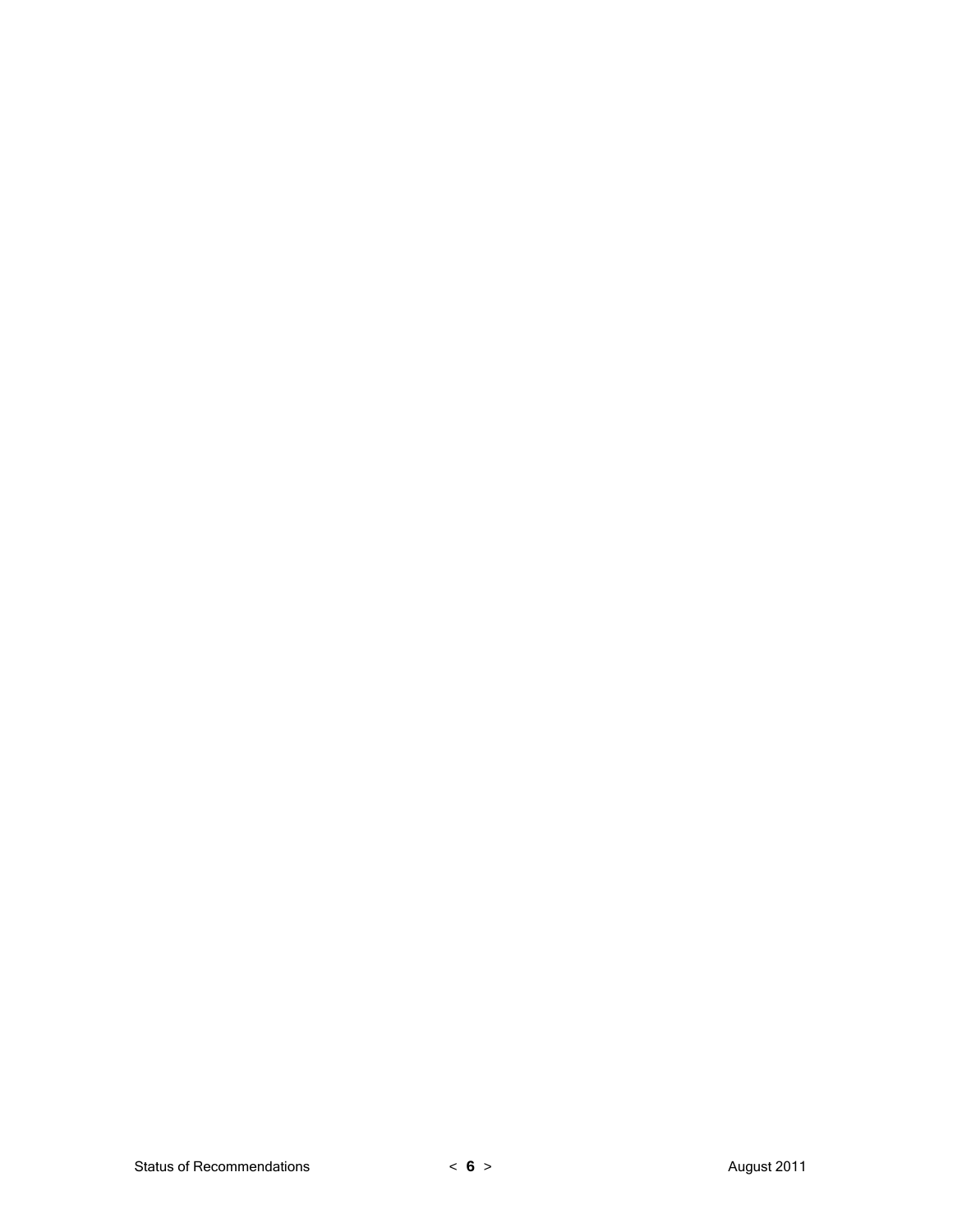Effort Needed to Improve the Capability of School Facility Maintenance Services March 2008

### Summary of Audit Results

The PPS Facility Maintenance department lacked the capacity to conduct an effective and efficient building maintenance program. The department was faced with high and growing workload demands, old buildings and equipment, a demoralized work staff, and incomplete management systems and practices. Most of these conditions were caused by significant budget cuts over the past two decades and the failure to adjust to a changed staffing and funding environment. Consequently, the district does not protect taxpayer investments in capital assets and students and teachers work in environments that are not sufficiently safe and healthy.

|    | Recommendation                                                                                                                             | <b>Status</b>                                                                     | <b>PPS</b> actions                                                     |                                                                                                                                                                                                                                                                      |
|----|--------------------------------------------------------------------------------------------------------------------------------------------|-----------------------------------------------------------------------------------|------------------------------------------------------------------------|----------------------------------------------------------------------------------------------------------------------------------------------------------------------------------------------------------------------------------------------------------------------|
| 1. | Update or change the<br>current maintenance<br>management software to<br>add new features.                                                 | $\boxtimes$<br><b>IMPLEMENTED</b><br><b>IN PROGRESS</b><br>NOT IMPLEMENTED        | software was upgraded. New<br>crews, automated preventive<br>building. | Tririga maintenance management<br>features include data entry by work<br>maintenance work orders, better<br>work order cost data, and ability to<br>determine maintenance cost per                                                                                   |
| 2. | Review key performance<br>measures to determine if<br>current measures are<br>useful to management<br>and relevant for decision<br>makers. | $\bowtie$<br><b>IMPLEMENTED</b><br><b>IN PROGRESS</b><br><b>NOT IMPLEMENTED</b>   | Developed key performance<br>nationally.                               | measures by labor craft and are<br>routinely reviewed for relevance to<br>mission, goals, and objectives.<br>Compare performance internally,<br>statewide, and to other districts                                                                                    |
| 3. | Explore opportunities to<br>develop standing purchase<br>orders with vendors for<br>commonly used supplies<br>and equipment.               | $\boxtimes$<br><b>IMPLEMENTED</b><br><b>IN PROGRESS</b><br><b>NOT IMPLEMENTED</b> | for standing vendor purchase<br>maintenance shop supplies.             | District procurement office has<br>adopted new rules and processes<br>orders. Developing new purchasing<br>thresholds and improved internal<br>controls over purchasing supplies. A<br>pilot project is underway to provide<br>better inventory control over various |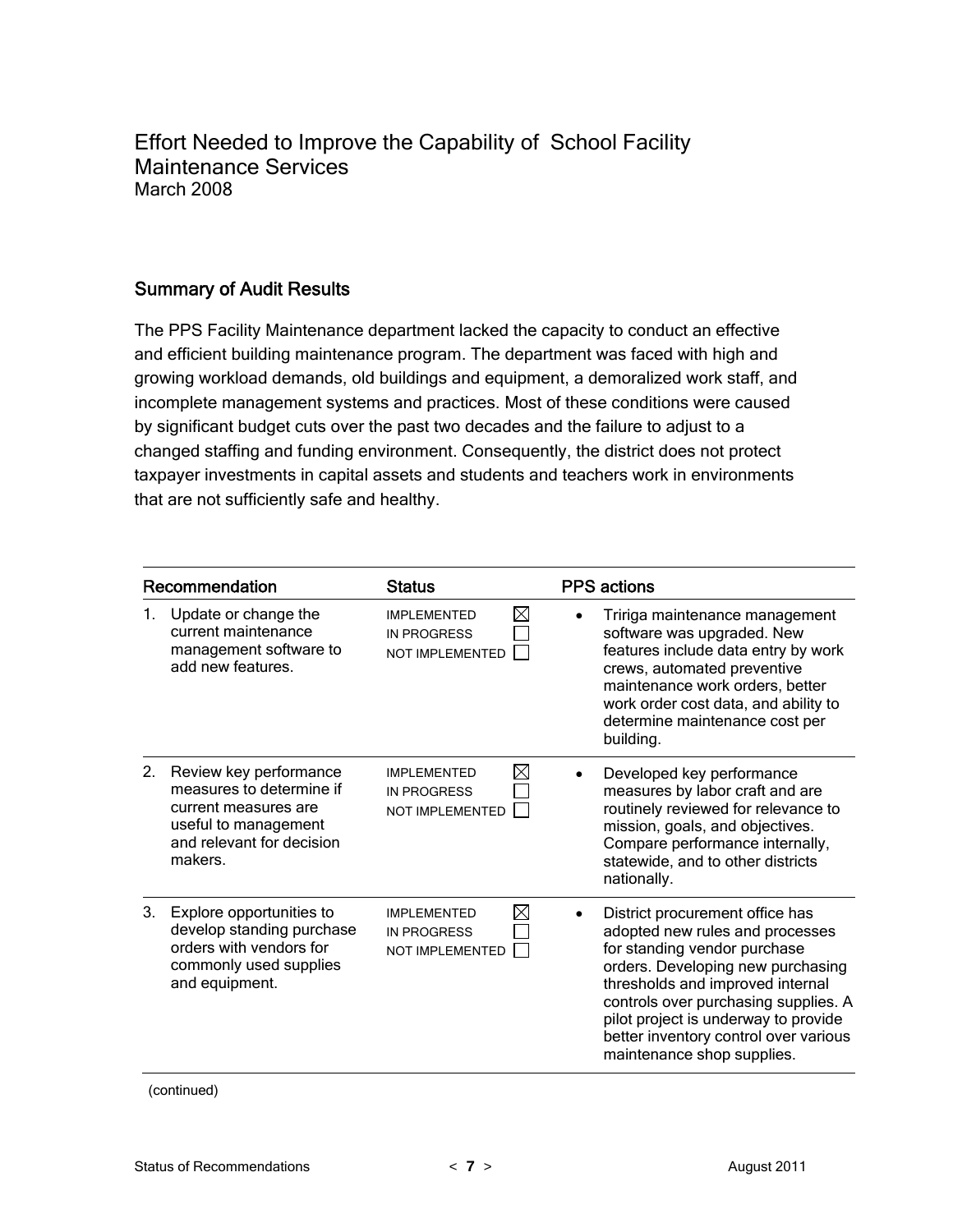(Effort Needed to Improve the Capability of School Facility Maintenance Services, continued)

| 4. | Continue to develop and<br>analyze the fully-loaded<br>hourly costs for each<br>maintenance trade.                                                       | <b>IMPLEMENTED</b><br><b>IN PROGRESS</b><br>NOT IMPLEMENTED        | $\boxtimes$                           | Develop fully loaded hourly costs<br>for each trade on an annual basis.<br>Fully loaded costs include direct<br>maintenance, department and<br>district overhead, fringe costs, and<br>equipment depreciation. Analyze<br>work force efficiency.                                                                                                                                                    |
|----|----------------------------------------------------------------------------------------------------------------------------------------------------------|--------------------------------------------------------------------|---------------------------------------|-----------------------------------------------------------------------------------------------------------------------------------------------------------------------------------------------------------------------------------------------------------------------------------------------------------------------------------------------------------------------------------------------------|
| 5. | Continue to explore<br>opportunities to expand<br>generalist labor pool to<br>perform maintenance tasks<br>that do not require a trade<br>union license. | <b>IMPLEMENTED</b><br><b>IN PROGRESS</b><br><b>NOT IMPLEMENTED</b> | $\boxtimes$<br>$\bullet$<br>$\bullet$ | Utilize generalist work force to the<br>fullest extent possible under<br>current labor agreements.<br>Consolidated several labor trade<br>shops and proposed a new<br>maintenance structure. Future<br>bargaining to increase flexibility.                                                                                                                                                          |
| 6. | Continue efforts to improve<br>labor management<br>relations.                                                                                            | <b>IMPLEMENTED</b><br><b>IN PROGRESS</b><br><b>NOT IMPLEMENTED</b> | $\bullet$<br>$\times$                 | Established a Labor Management<br>Committee (LMC) that meets<br>monthly. All LMC members<br>received training on how to<br>communicate and interact with<br>each other.                                                                                                                                                                                                                             |
| 7. | Develop a comprehensive<br>manual of operating<br>procedures for the<br>maintenance program.                                                             | <b>IMPLEMENTED</b><br><b>IN PROGRESS</b><br>NOT IMPLEMENTED        | $\bullet$<br>$\times$                 | Operating Procedures manual is<br>in Second Draft form. Currently<br>under final review prior to<br>implementation.                                                                                                                                                                                                                                                                                 |
| 8. | Prepare master<br>maintenance plan and<br>preventive maintenance<br>schedule.                                                                            | <b>IMPLEMENTED</b><br><b>IN PROGRESS</b><br>NOT IMPLEMENTED        | $\bullet$<br>$\bullet$                | Preventive Maintenance program<br>is in place but not yet complete.<br>Continuing to build preventive<br>maintenance standards and<br>requirements.<br>Preventive maintenance is now<br>scheduled automatically as part of<br>the new software upgrade.<br>Additional capital spending on<br>existing maintenance needs will<br>free staff to address routine and<br>preventive maintenance effort. |
| 9. | Develop a training and<br>professional development<br>plan for management,<br>administrative, and labor<br>work force.                                   | <b>IMPLEMENTED</b><br><b>IN PROGRESS</b><br>NOT IMPLEMENTED        | $\boxtimes$<br>$\bullet$              | Developed a training data base for<br>all employees that tracks the type<br>and amount of training provided.<br>Training needs identified by LMC<br>and supervisors, and includes<br>mandated training required by<br>OSHA. Monthly training sessions<br>are conducted for trades and<br>supervisory employees.                                                                                     |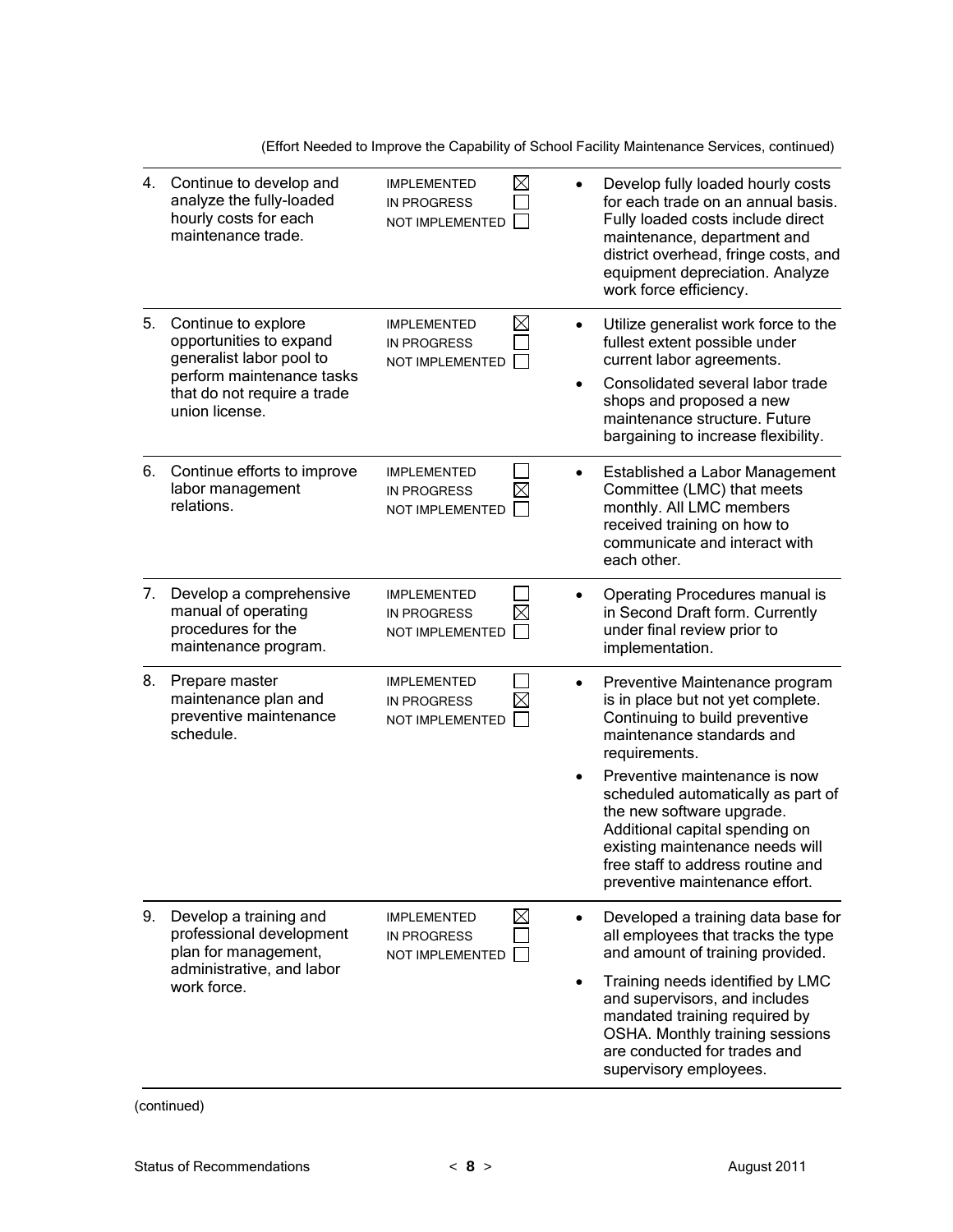(Effort Needed to Improve the Capability of School Facility Maintenance Services, continued)

|              | 10. Establish performance<br>standards for common and<br>routine maintenance tasks.                                                                                                                                      | <b>IMPLEMENTED</b><br><b>IN PROGRESS</b><br>NOT IMPLEMENTED | $\boxtimes$              | Most maintenance standards in<br>place for boiler maintenance,<br>water filters, fire and fire alarm<br>devices, and other requirements.<br>Review and revise standards on<br>an on-going basis. Review and<br>implement standards and<br>benchmarks as a result of<br>participation in a plant operations<br>maintenance consortium.                                                                                                                        |
|--------------|--------------------------------------------------------------------------------------------------------------------------------------------------------------------------------------------------------------------------|-------------------------------------------------------------|--------------------------|--------------------------------------------------------------------------------------------------------------------------------------------------------------------------------------------------------------------------------------------------------------------------------------------------------------------------------------------------------------------------------------------------------------------------------------------------------------|
|              | 11. Study current<br>organizational structure<br>and supervisory span of<br>control.                                                                                                                                     | <b>IMPLEMENTED</b><br><b>IN PROGRESS</b><br>NOT IMPLEMENTED | $\boxtimes$<br>٠         | Evaluated the organizational<br>structure and proposed a new<br>structure that will require closer<br>cooperation with maintenance<br>trades. Consolidated some of the<br>trades, increased the breadth of<br>work conducted by other trades,<br>and increased the use of<br>generalists.                                                                                                                                                                    |
|              | 12. Consider establishing a<br>formal competitive<br>contracting program to<br>help management make<br>decisions on using<br>maintenance employees or<br>private contractors to<br>perform various<br>maintenance tasks. | <b>IMPLEMENTED</b><br><b>IN PROGRESS</b><br>NOT IMPLEMENTED | $\boxtimes$<br>$\bullet$ | Maintenance work requirements<br>are more clearly defined.<br>New installation and construction<br>is contracted-out to allow existing<br>employees to concentrate on<br>building maintenance. Large<br>maintenance projects that require<br>significant coordination between<br>different crafts are contracted out.<br>Use contracted labor frequently<br>because in-house maintenance<br>staff lacks capacity to meet the<br>on-going maintenance demand. |
|              | 13. Study opportunities and<br>alternatives for<br>establishing a permanent,<br>ongoing revenue stream to<br>fund capital and major<br>maintenance projects.                                                             | <b>IMPLEMENTED</b><br><b>IN PROGRESS</b><br>NOT IMPLEMENTED | $\boxtimes$              | Management has developed a<br>plan to address the revenue<br>needs of capital and major<br>maintenance projects. Will require<br>board approval.                                                                                                                                                                                                                                                                                                             |
| <b>TOTAL</b> |                                                                                                                                                                                                                          | <b>IMPLEMENTED</b><br><b>IN PROGRESS</b><br>NOT IMPLEMENTED | 10<br>3<br>$\mathbf 0$   |                                                                                                                                                                                                                                                                                                                                                                                                                                                              |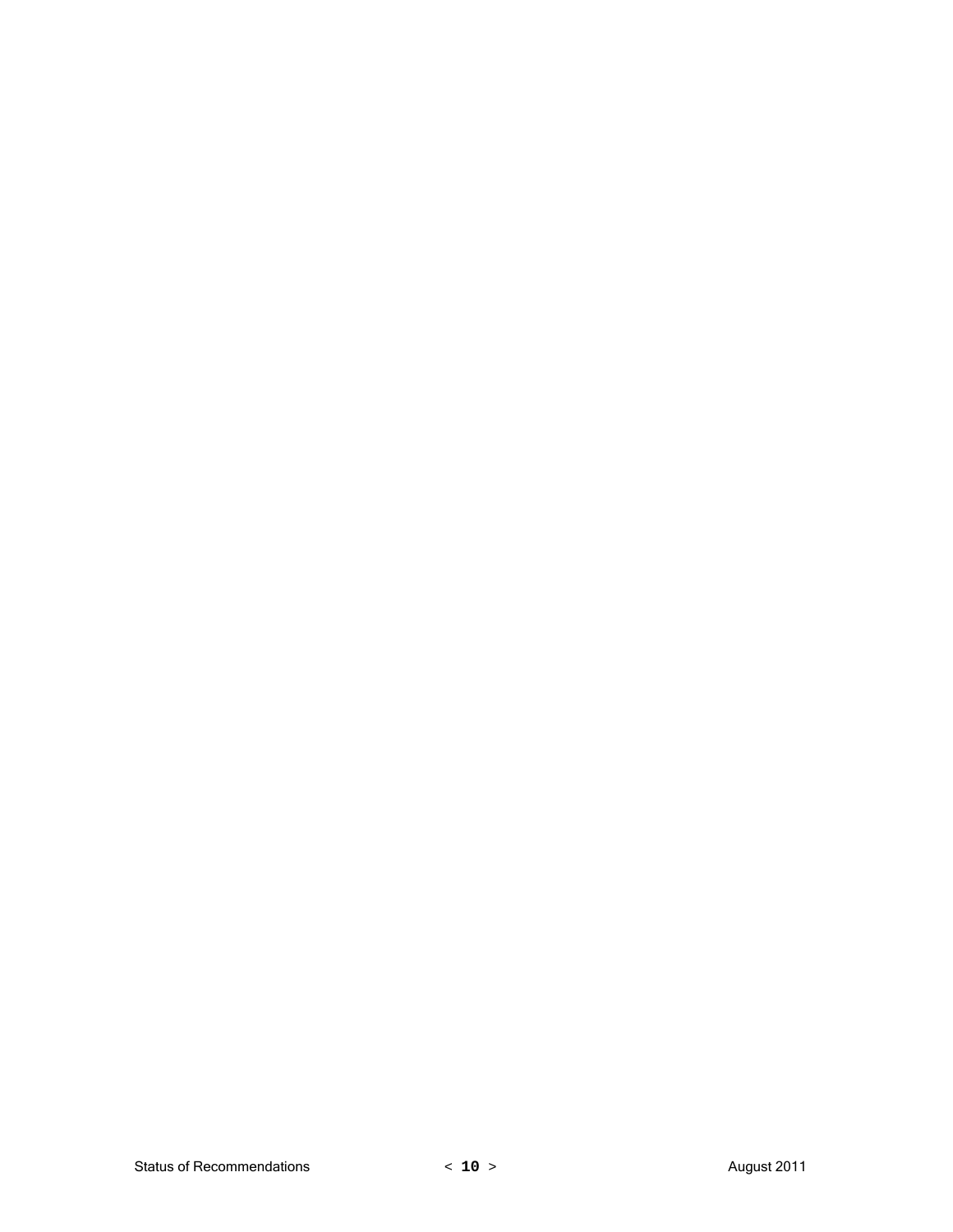Performance Management: Implementation Status of Employee Evaluation Systems November 2008

#### Summary of Audit Results

My review of the district's progress in implementing various employee evaluation tools found significant progress in assessing employee performance. Overall, 82 percent of the 4,150 employees that were due evaluations in 2007-08 received a performance appraisal. However, not all employee groups receive evaluations at the same rate – over 90 percent of teachers were evaluated but only 38 percent of principals and administrators received annual evaluations. However, the teacher evaluation tool has not been modified in 28 years and is missing many elements of more progressive teacher evaluation practices.

|    | Recommendation                                                                                                     | <b>Status</b>                                                      | <b>PPS</b> actions                                                                                                                                                                                                                                                                                                                                                 |
|----|--------------------------------------------------------------------------------------------------------------------|--------------------------------------------------------------------|--------------------------------------------------------------------------------------------------------------------------------------------------------------------------------------------------------------------------------------------------------------------------------------------------------------------------------------------------------------------|
| 1. | Increase compliance with<br>annual evaluation<br>completion milestones.                                            | ⊠<br><b>IMPI FMENTED</b><br><b>IN PROGRESS</b><br>NOT IMPLEMENTED  | Made progress in the number and<br>percent of employees evaluated<br>each year. Very good compliance<br>for teachers, nutrition service<br>workers, and maintenance, bus<br>drivers, and mechanics. Non-<br>represented employees and<br>building administrator evaluations<br>still need improved compliance<br>with the number and timeliness of<br>evaluations. |
| 2. | Expand the availability of<br>online, paperless<br>evaluation forms and<br>processes.                              | M<br><b>IMPLEMENTED</b><br><b>IN PROGRESS</b><br>NOT IMPLEMENTED   | Each year more evaluations can<br>be performed using on-line tools.<br>Of the 4300 evaluations<br>completed each year only 300<br>require paper administration.                                                                                                                                                                                                    |
| 3. | Assess opportunities and<br>desirability of<br>standardizing the major<br>elements of all evaluation<br>processes. | <b>IMPLEMENTED</b><br><b>IN PROGRESS</b><br><b>NOT IMPLEMENTED</b> | Continue to work with union<br>representatives to improve and<br>standardize the evaluation<br>processes. Common formats and<br>ratings are difficult to standardize<br>due to varying job classifications.                                                                                                                                                        |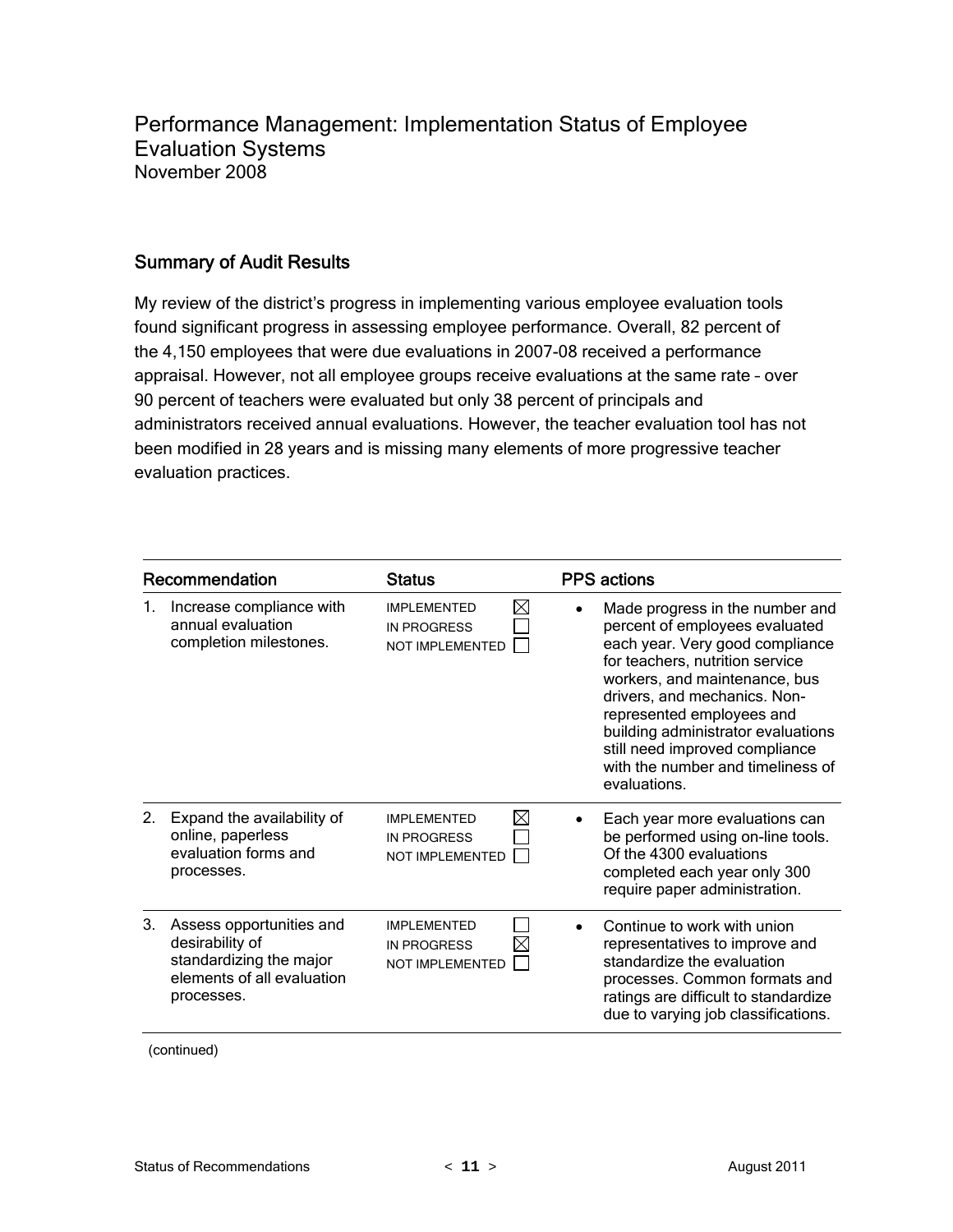(Performance Management: Implementation Status of Employee Evaluation Systems, continued)

| 4. | Clarify, streamline, and/or<br>simplify various elements<br>of the new non-<br>represented and licensed<br>administrator evaluation<br>process. | <b>IMPLEMENTED</b><br><b>IN PROGRESS</b><br><b>NOT IMPLEMENTED</b> | $\times$                 | Continue to improve and revise<br>the non-represented evaluation<br>tool based on user feed-back -<br>form is shorter, requirements are<br>simpler, and separate forms are<br>available for supervisors and<br>employees. |
|----|-------------------------------------------------------------------------------------------------------------------------------------------------|--------------------------------------------------------------------|--------------------------|---------------------------------------------------------------------------------------------------------------------------------------------------------------------------------------------------------------------------|
|    |                                                                                                                                                 |                                                                    |                          | Reviewing and modifying the<br>building administrator evaluation<br>tool to include student<br>achievement improvements to<br>administrator performance criteria.                                                         |
|    |                                                                                                                                                 |                                                                    | $\bullet$                | Studying the use of Peer Review<br>process for managers and<br>supervisors.                                                                                                                                               |
| 5. | Provide additional training<br>and support for employees<br>and supervisors.                                                                    | <b>IMPLEMENTED</b><br><b>IN PROGRESS</b><br><b>NOT IMPLEMENTED</b> | $\boxtimes$<br>$\bullet$ | HR has created an Evaluation and<br>Performance management<br>website that contains all of the<br>tools and training materials used<br>for different types of employee<br>evaluations.                                    |
|    |                                                                                                                                                 |                                                                    | $\bullet$                | Increased the number and<br>availability of performance<br>management training<br>opportunities.                                                                                                                          |
| 6. | Consider using my<br>observations about<br>traditional teacher<br>evaluation in discussions                                                     | <b>IMPLEMENTED</b><br><b>IN PROGRESS</b><br>NOT IMPLEMENTED        | $\boxtimes$<br>$\bullet$ | The District and PAT finalized a<br>new teacher evaluation system to<br>be implemented in the 2011-12<br>school year.                                                                                                     |
|    | about changing PPS's<br>current teacher evaluation<br>process.                                                                                  |                                                                    |                          | District will work with union to<br>determine how evidence of<br>student academic growth will<br>inform instruction and teacher<br>evaluation.                                                                            |
|    | <b>TOTAL</b>                                                                                                                                    | <b>IMPLEMENTED</b><br><b>IN PROGRESS</b><br>NOT IMPLEMENTED        | 4<br>$\overline{2}$<br>0 |                                                                                                                                                                                                                           |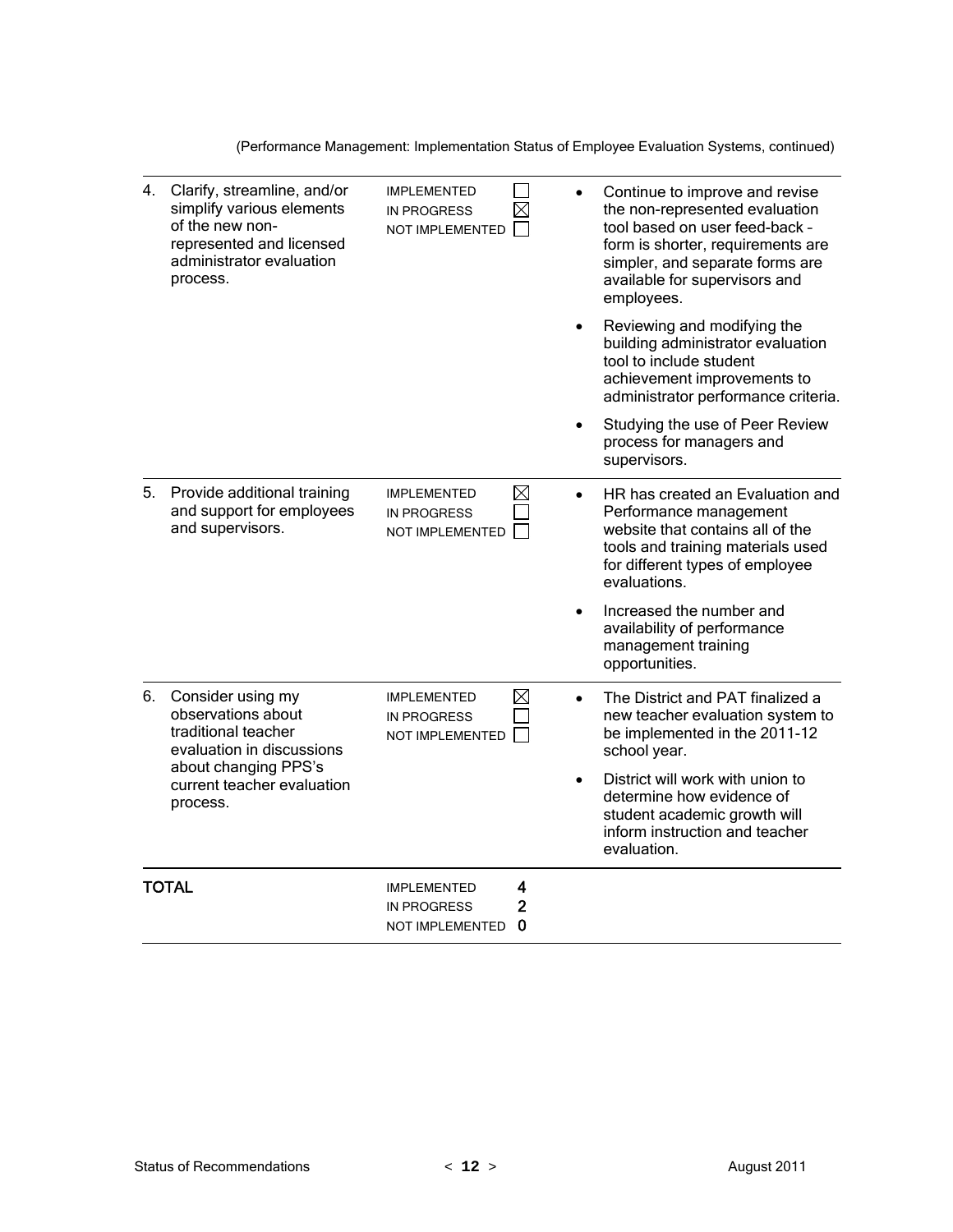Portland Public Charter Schools: An Assessment of Performance and Impacts March 2009

#### Summary of Audit Results

A comprehensive study of the performance and impact of the seven public charter schools operating in the PPS district in 2007-08 identified the following conditions:

- Charter school enrollment grew significantly over an 8 year period 66 students to over 1,080
- Portland charter schools students are much less likely to be low-income, minority, or English language learners
- Charter school success in improving student achievement is mixed. Schools with elementary age students do as well or better than comparable PPS schools but students in middle school grades perform below PPS students in comparable schools
- Portland charters have comparable attendance rates, teacher/student ratios, and class sizes as PPS schools
- Lack of timely financial reports inhibits the assessment of charter school financial stability
- Little evidence of innovation transfer from charters to public PPS schools
- Charter school parents, staff, and students are highly satisfied
- Charter school student academic achievement is difficult to assess due to the lack of specific, measurable charter contract goals and insufficient annual reporting
- Possible adverse enrollment impact for some neighborhood PPS schools
- Opportunities exist to improve PPS oversight of charter schools to improve accountability and performance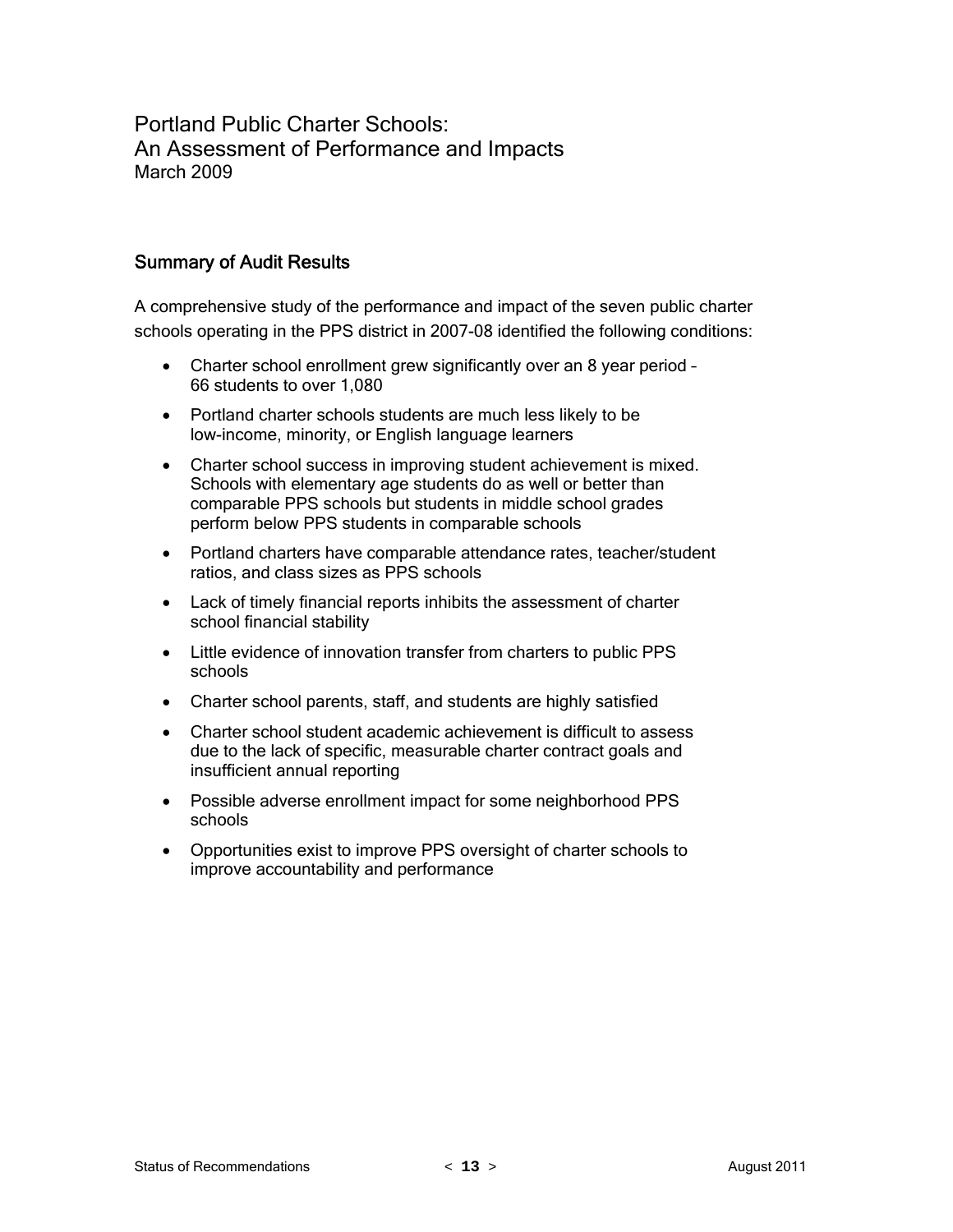Portland Public Charter Schools: An Assessment of Performance and Impacts

|    | Recommendation                                                                                                                              | <b>Status</b>                                                      | <b>PPS</b> actions                                                                                                                                                                                                         |
|----|---------------------------------------------------------------------------------------------------------------------------------------------|--------------------------------------------------------------------|----------------------------------------------------------------------------------------------------------------------------------------------------------------------------------------------------------------------------|
| 1. | Develop more specific<br>and measurable goals<br>for charter school<br>performance.                                                         | <b>IMPLEMENTED</b><br><b>IN PROGRESS</b><br><b>NOT IMPLEMENTED</b> | Required new charter schools and<br>charter schools undergoing<br>renewal to develop Annual<br>Accountability Plans in<br>conjunction with the PPS Charter<br>School Manager and staff from<br>PPS Research and Evaluation |
|    |                                                                                                                                             |                                                                    | New Annual Accountability Plans<br>will include specific, measurable,<br>and time-bound goals with a focus<br>on improving student achievement                                                                             |
|    |                                                                                                                                             |                                                                    | Goal to implement new<br>Accountability Plans for all<br>charters                                                                                                                                                          |
| 2. | Design and implement<br>improved methods for<br>monitoring charter school<br>performance in achieving<br>operational and academic<br>goals. | <b>IMPLEMENTED</b><br><b>IN PROGRESS</b><br><b>NOT IMPLEMENTED</b> | Annual charter school report to<br>PPS is uniform and standard<br>requiring data on student<br>progress, financial performance,<br>student enrollment and<br>attendance trends, and<br>compliance elements                 |
|    |                                                                                                                                             |                                                                    | Developed standard templates for<br>charters to complete when<br>reporting on instructional hours,<br>list of board and staff members,<br>and the school calendar                                                          |
|    |                                                                                                                                             |                                                                    | Plan to develop on-line reporting<br>system but charter school IT<br>capacity is limited                                                                                                                                   |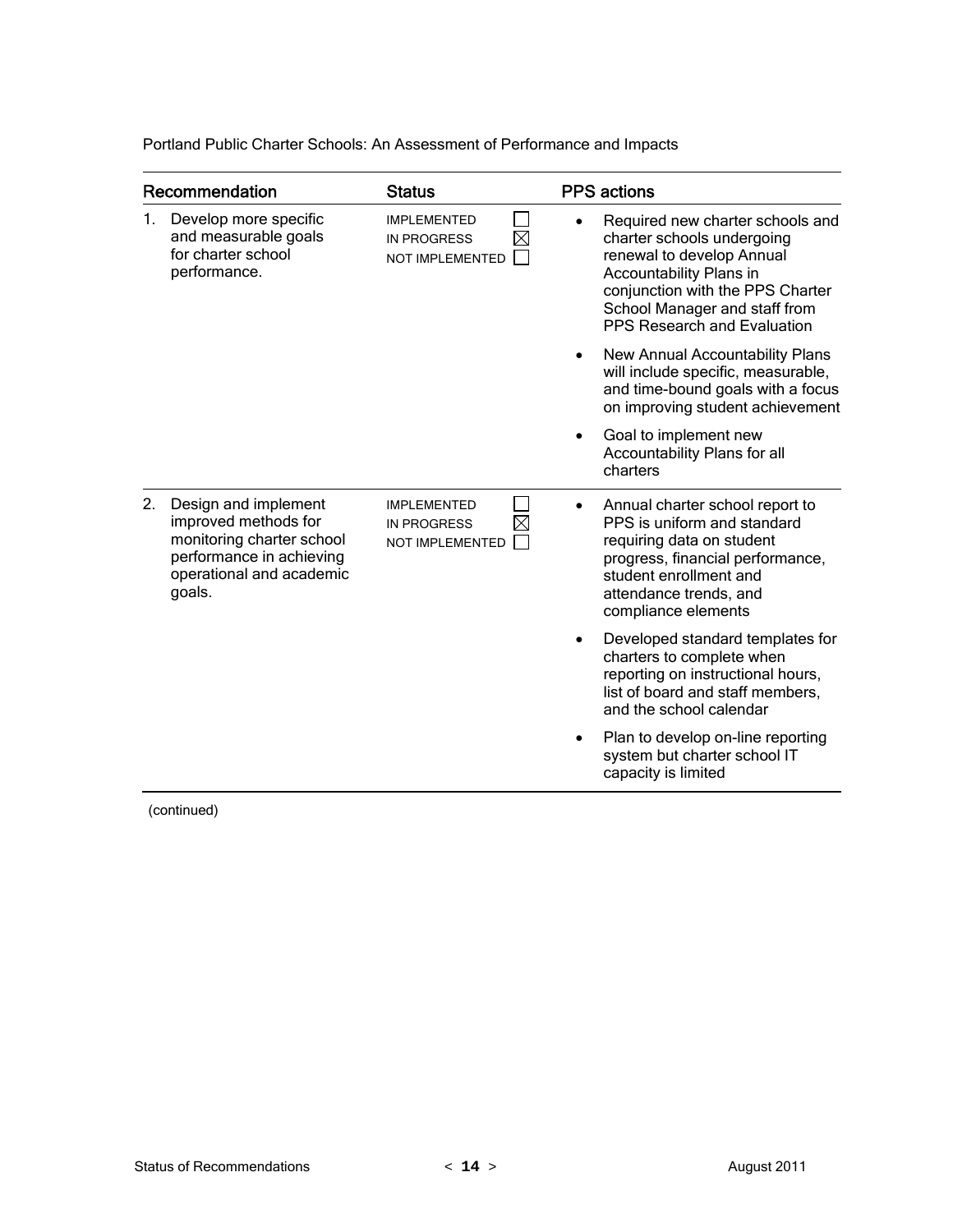(Portland Public Charter Schools: An Assessment of Performance and Impacts, continued)

| 3. | Develop and implement a<br>more rigorous<br>accountability system for<br>monitoring and assessing<br>charter school<br>performance. | <b>IMPLEMENTED</b><br><b>IN PROGRESS</b><br>NOT IMPLEMENTED        | X                        | Provided clear instructions to<br>charters on the information that<br>charters must provide to PPS<br>each year to demonstrate contract<br>compliance and performance<br>accountability                                                                                                          |
|----|-------------------------------------------------------------------------------------------------------------------------------------|--------------------------------------------------------------------|--------------------------|--------------------------------------------------------------------------------------------------------------------------------------------------------------------------------------------------------------------------------------------------------------------------------------------------|
|    |                                                                                                                                     |                                                                    |                          | Instituted a penalty provision for<br>late delivery of required<br>accountability information - can<br>withhold monthly payment.<br>Penalty provision now part of each<br>charter contract. Standardized<br>formal letter sent to charters when<br>not complying with reporting<br>requirements. |
|    |                                                                                                                                     |                                                                    |                          | Increased reporting requirements<br>for those schools that have had<br>continuing financial stability<br>problems                                                                                                                                                                                |
| 4. | <b>Encourage the State</b><br>Department of Education<br>to review elements of the<br>charter school legislation.                   | <b>IMPLEMENTED</b><br><b>IN PROGRESS</b><br><b>NOT IMPLEMENTED</b> | $\bowtie$                | PPS board member urged ODE<br>and the OR legislature to conduct<br>a 10 year review of the charter<br>school law at various state venues                                                                                                                                                         |
|    |                                                                                                                                     |                                                                    |                          | OSBA created a 10 Year Charter<br>Review Committee chaired by<br>PPS Board member                                                                                                                                                                                                                |
|    | TOTAL                                                                                                                               | <b>IMPLEMENTED</b><br><b>IN PROGRESS</b><br>NOT IMPLEMENTED        | 2<br>$\overline{2}$<br>0 |                                                                                                                                                                                                                                                                                                  |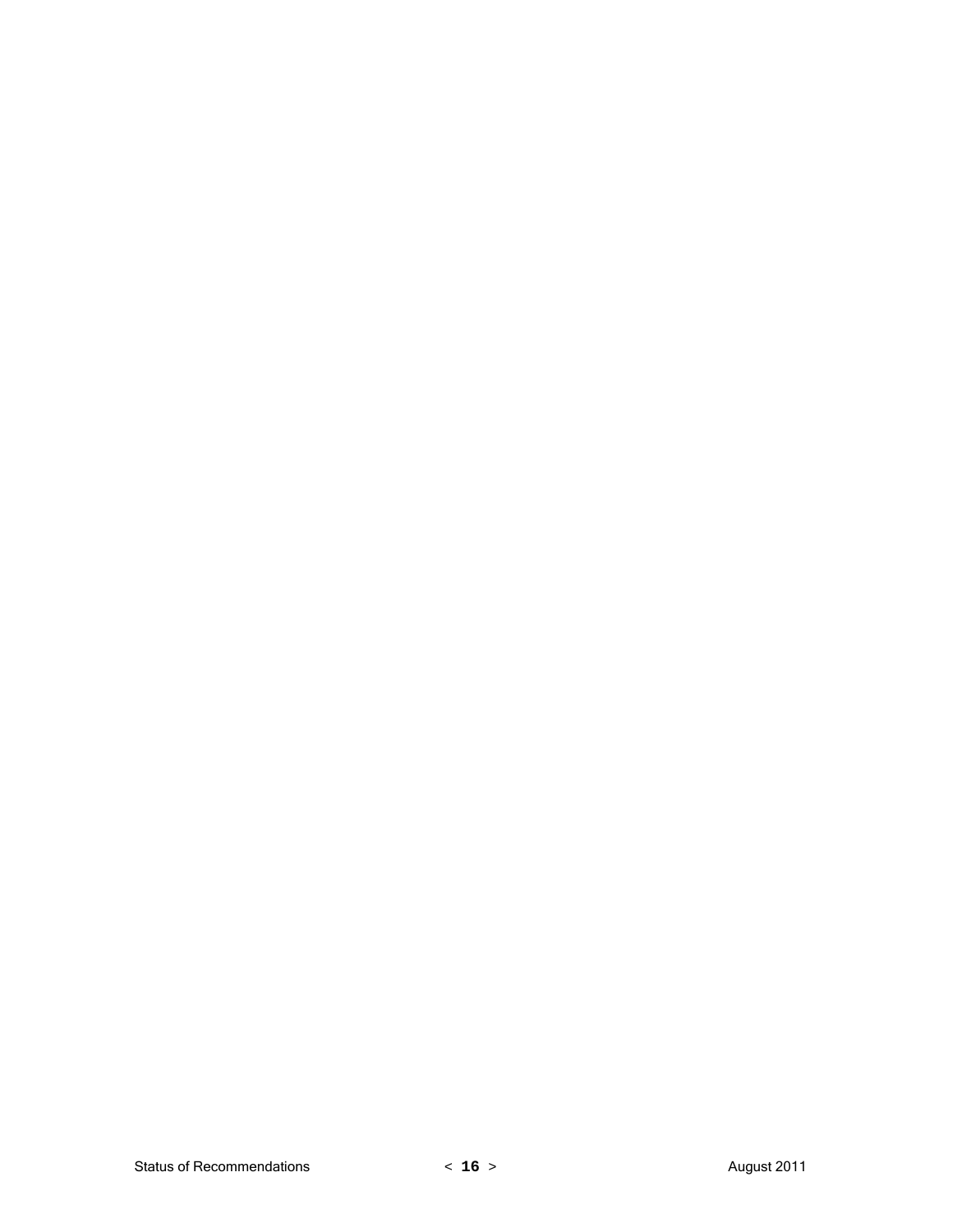Benefits and Costs of Multiple School Calendars at the Portland Public Schools September 2009

#### Summary of Audit Results

During the 2008-09 school year, schools in the PPS district followed three separate school calendars (semester, quarter, and "year-round") and a variety of departures from these calendars such as different start and dismissal times. My audit found that while there are some benefits to the allowed calendar variations, multiple calendars and schedules used by schools result in higher transportation costs, reduced nutrition revenues, and more administrative burden. More importantly, many of the deviations from standard calendars reduced the amount of instructional time provided to students. Compared to other Oregon school districts, PPS offered considerably more flexibility to schools to establish unique and customized calendars and schedules.

| Recommendation |                                                                                        | <b>Status</b>                                                                       | <b>PPS</b> actions |                                                                                                                                                                                                 |
|----------------|----------------------------------------------------------------------------------------|-------------------------------------------------------------------------------------|--------------------|-------------------------------------------------------------------------------------------------------------------------------------------------------------------------------------------------|
|                | Discontinue the calendar<br>waiver and contract<br>exception process.                  | <b>IMPI FMENTED</b><br><b>IN PROGRESS</b><br><b>NOT IMPLEMENTED</b><br>$\mathbb{X}$ |                    | District believes that retaining the<br>option to grant waivers and<br>exceptions to school schedules<br>and calendars provides needed<br>flexibility to the operation of<br>individual schools |
|                |                                                                                        |                                                                                     |                    | Waivers and exceptions are<br>intended to help improve student<br>achievement and are not granted<br>if they increase costs or impact<br>negatively on instructional hours                      |
| $2_{\cdot}$    | Strongly consider adopting<br>a single common calendar<br>for all school grade levels. | ⋈<br><b>IMPLEMENTED</b><br><b>IN PROGRESS</b><br><b>NOT IMPLEMENTED</b>             |                    | PPS will initiate a single, common<br>calendar (quarter calendar) for all<br>schools and grade levels<br>beginning in the 2011-12 school<br>year                                                |
|                | TOTAL                                                                                  | <b>IMPLEMENTED</b><br><b>IN PROGRESS</b><br><b>NOT IMPLEMENTED</b>                  |                    |                                                                                                                                                                                                 |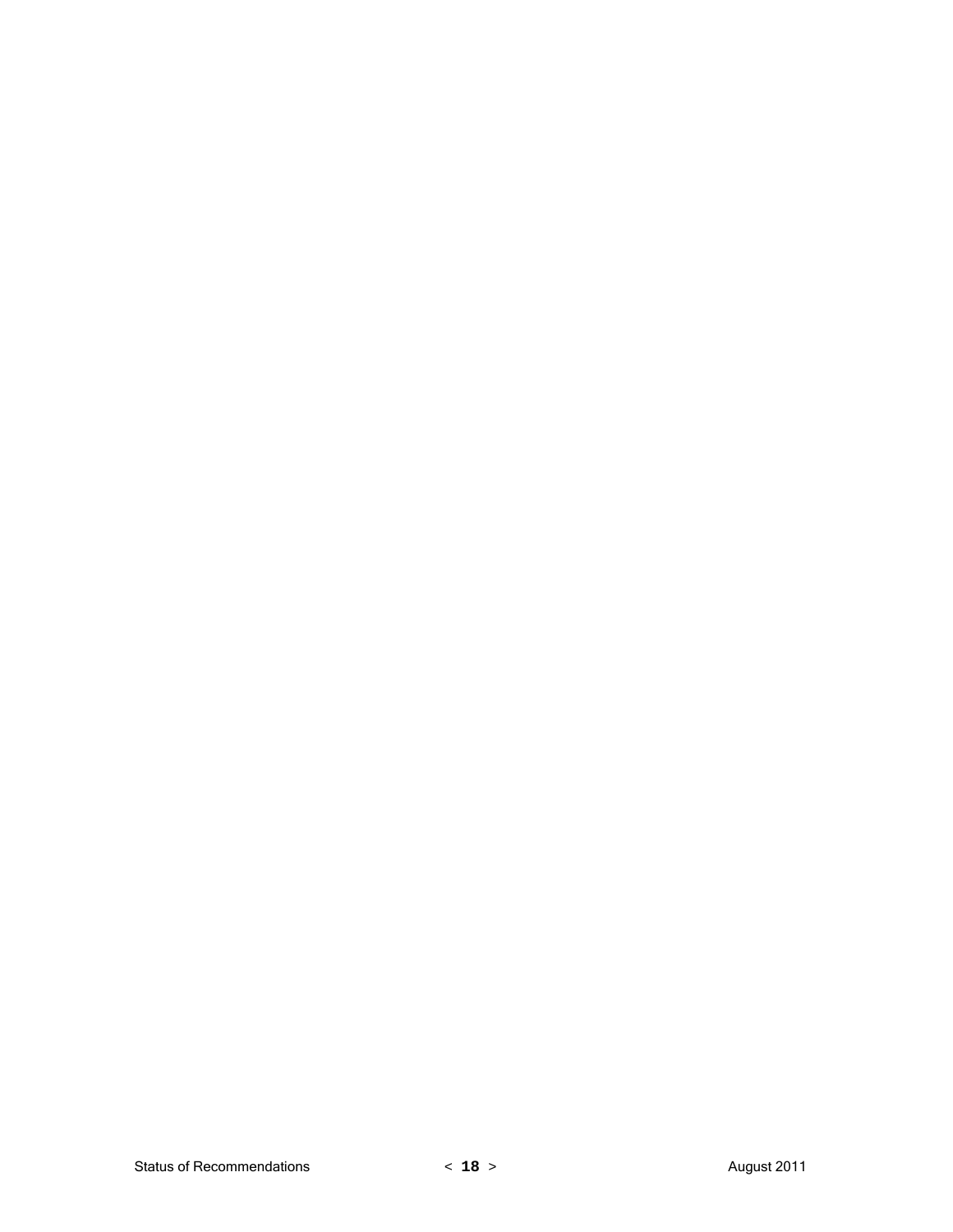Supplemental Educational Services: Overall Compliance with Requirements but Opportunities Exist to Improve Effectiveness February 2010

#### Summary of Audit Results

The district provides Supplemental Education Services (SES) in accordance with the federal No Child Left Behind Act (NCLB) to help improve the academic achievement of low-income students by providing after-school tutoring. The audit found that the district administers the program in compliance with federal requirements but private tutors demonstrated mixed compliance with contract provisions. In addition, we found that SES tutoring has a very modest measurable impact on improving the academic achievement of participating students. SES tutoring could have a more positive impact on improving student achievement if tutoring sessions were delivered to students with significant academic deficits, in small groups, and with a sufficient duration. These changes would require waivers of some federal program requirements and changes in existing contracts with providers.

| Recommendation |                                                                                                                                                                                                                                                          | <b>Status</b>                                                                     |  | <b>PPS</b> actions                                                                                                                                                                                                                                                                                    |  |
|----------------|----------------------------------------------------------------------------------------------------------------------------------------------------------------------------------------------------------------------------------------------------------|-----------------------------------------------------------------------------------|--|-------------------------------------------------------------------------------------------------------------------------------------------------------------------------------------------------------------------------------------------------------------------------------------------------------|--|
| 1.             | To increase participation,<br>place SES information on<br>the PPS website so that<br>parents and other<br>interested parties have                                                                                                                        | $\boxtimes$<br><b>IMPLEMENTED</b><br><b>IN PROGRESS</b><br><b>NOT IMPLEMENTED</b> |  | Updated PPS SES webpage to<br>include the current SES<br>application packet in six different<br>languages                                                                                                                                                                                             |  |
|                | more access to information<br>on tutoring services offered<br>by providers.                                                                                                                                                                              |                                                                                   |  | New webpage also includes<br>information on the history of SES<br>service delivery at PPS                                                                                                                                                                                                             |  |
| $2_{1}$        | Make more effort to give<br>SES providers additional<br>information on the<br>educational needs of SES<br>students that have special<br>education needs so that<br>providers can tailor<br>services and make<br>accommodations to meet<br>special needs. | ⊠<br><b>IMPLEMENTED</b><br><b>IN PROGRESS</b><br><b>NOT IMPLEMENTED</b>           |  | Modified the SES Provider<br>Selection Form that is approved<br>by parents that PPS will share<br>pertinent academic information<br>with providers such as teacher<br>names, test scores, attendance,<br>and IEP information to help the<br>provider to tailor tutoring services<br>to student needs. |  |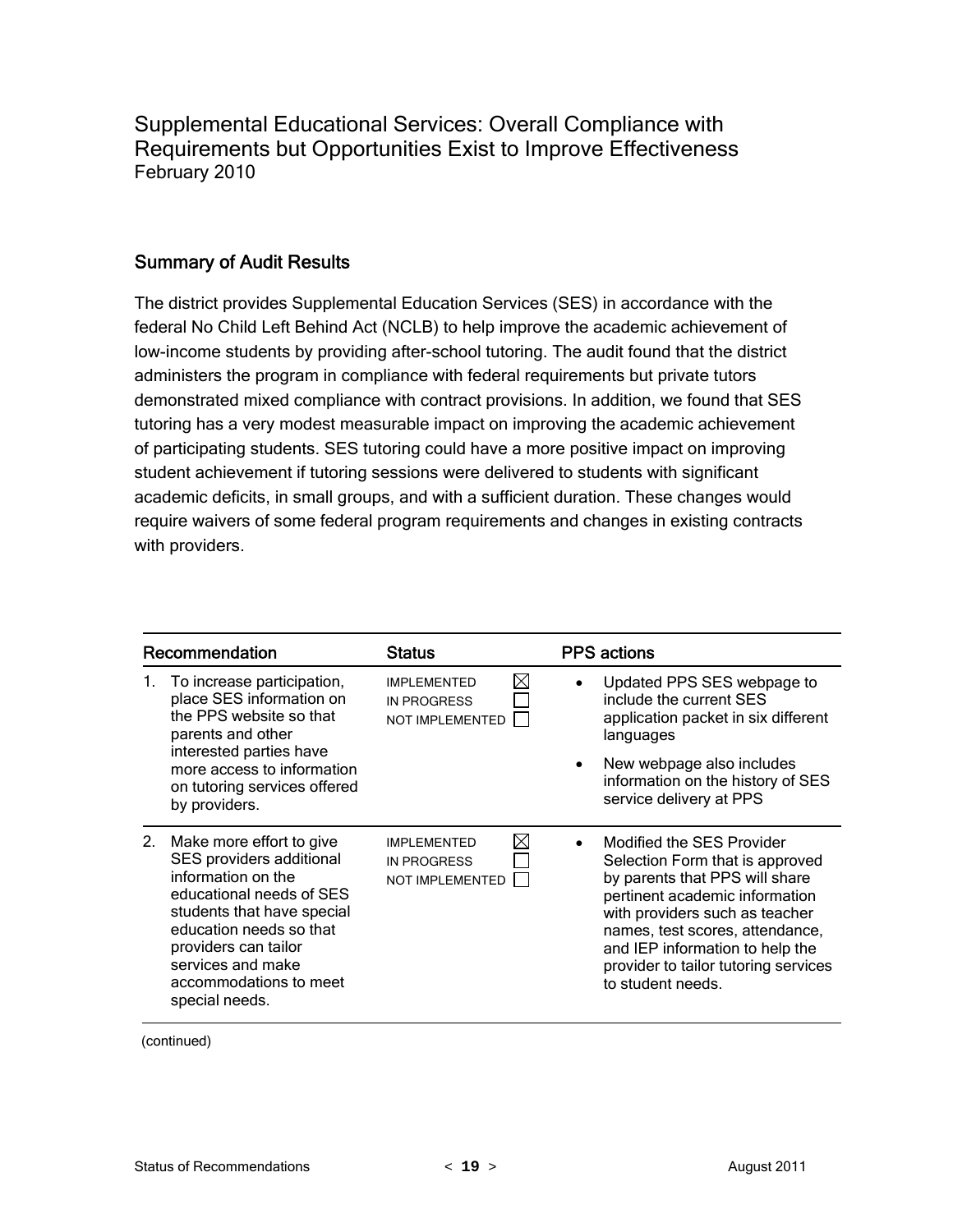(Supplemental Educational Services: Overall Compliance but Opportunities Exist to Improve Effectiveness, continued)

| 3.      | Ensure that new<br>regulations effective this<br>fiscal year relating to<br>reallocation of unused SES<br>funding are fully<br>addressed.                                                                                                                                                              | <b>IMPLEMENTED</b><br><b>IN PROGRESS</b><br>NOT IMPLEMENTED        | $\boxtimes$<br>$\bullet$ | PPS has not reallocated unused<br>SES resources in the past two<br>years<br>SES program uses various<br>community resources to inform<br>parents about the availability of<br>SES tutoring services as required<br>by federal regulations                                                                       |
|---------|--------------------------------------------------------------------------------------------------------------------------------------------------------------------------------------------------------------------------------------------------------------------------------------------------------|--------------------------------------------------------------------|--------------------------|-----------------------------------------------------------------------------------------------------------------------------------------------------------------------------------------------------------------------------------------------------------------------------------------------------------------|
| $4_{-}$ | Review methods for<br>identifying SES eligible<br>students to ensure that<br>only eligible economically<br>disadvantaged students<br>receive SES services.                                                                                                                                             | <b>IMPLEMENTED</b><br><b>IN PROGRESS</b><br>NOT IMPLEMENTED        | $\boxtimes$              | Implemented new SES software to<br>ensure all students who receive<br>SES services are eligible                                                                                                                                                                                                                 |
| 5.      | Implement data base<br>software to more efficiently<br>and effectively manage<br>and monitor provider data<br>on student enrollment,<br>attendance, participation,<br>and progress.                                                                                                                    | <b>IMPLEMENTED</b><br><b>IN PROGRESS</b><br><b>NOT IMPLEMENTED</b> | $\boxtimes$<br>$\bullet$ | Implemented new SES software to<br>ensure that SES can manage<br>provider data on student<br>enrollment, attendance,<br>participation, and progress                                                                                                                                                             |
| 6.      | Develop better processes<br>to ensure that student goal<br>statements prepared by<br>providers are timely,<br>complete, and student<br>specific. PPS management<br>should encourage teachers<br>to communicate with<br>providers about the unique<br>educational needs of<br>student SES participants. | <b>IMPLEMENTED</b><br><b>IN PROGRESS</b><br>NOT IMPLEMENTED        | $\bullet$<br>$\bullet$   | SES Manager met with each tutor<br>provider to explain and review<br>PPS expectations regarding<br>student goal statements<br>SES Manager met with each<br>school principal to ask them to<br>encourage teachers to inform<br>parents about the benefits and<br>opportunities of after-school<br>tutoring       |
| 7.      | Clarify in provider<br>agreements the specific<br>types of activities that can<br>be billed by providers in<br>provision of SES services.<br>More rigorous review of<br>provider invoices should<br>also help identify<br>overcharges and billings<br>for unallowable services.                        | <b>IMPLEMENTED</b><br><b>IN PROGRESS</b><br>NOT IMPLEMENTED        | $\bowtie$<br>$\bullet$   | Modified contract language in<br>tutorial provider agreements to be<br>more specific about what services<br>are allowed to be billed<br>New software will not allow<br>provider bills for amounts that<br>exceed the annual cap amount<br>and will ensure students are only<br>enrolled in one tutoring program |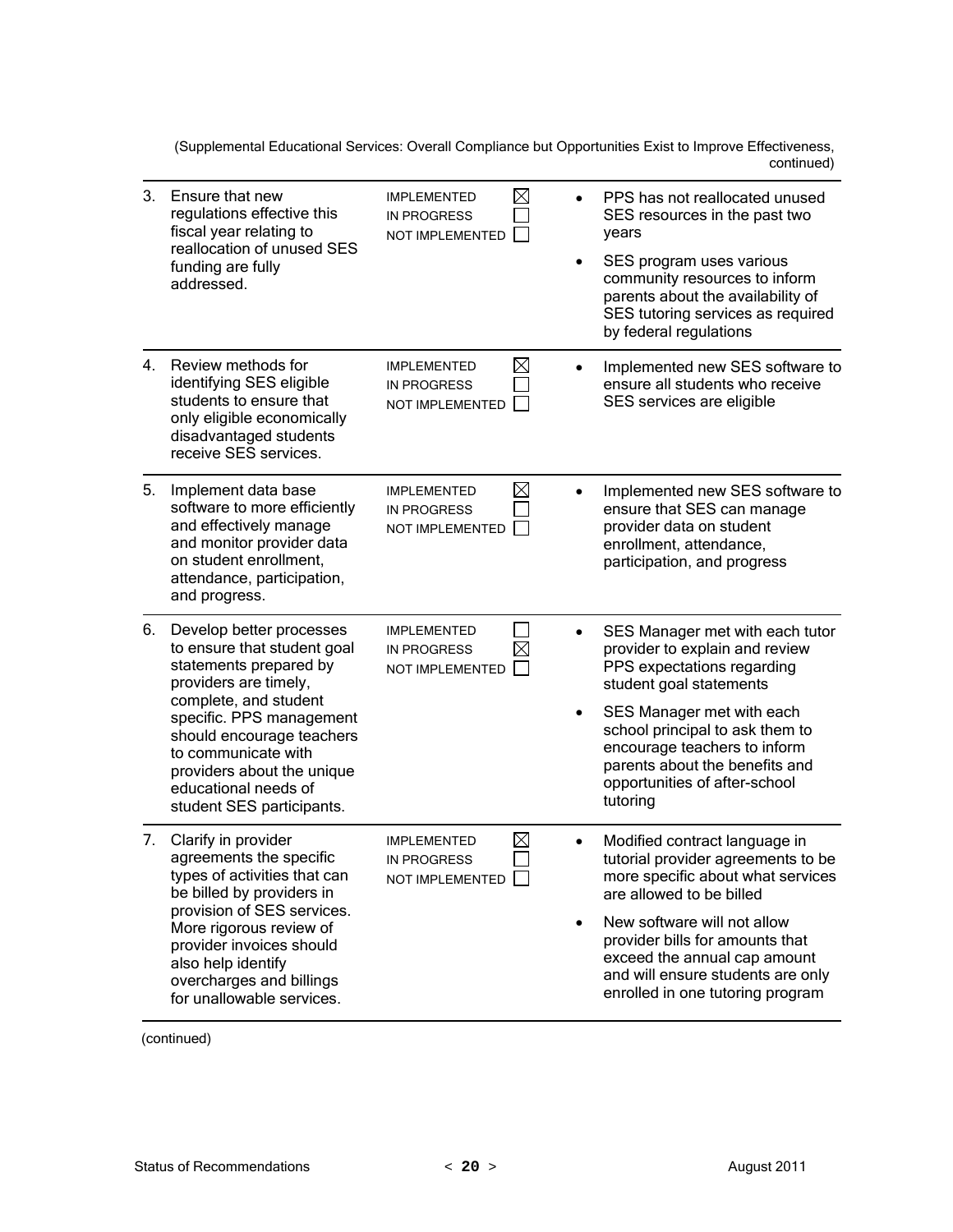(Supplemental Educational Services: Overall Compliance but Opportunities Exist to Improve Effectiveness, continued)

| 8. | Encourage providers to<br>increase the number of<br>hours of tutoring instruction<br>to at least 40 hours each<br>year and provide Reading<br>tutoring using one-on-one<br>instruction and Math<br>tutoring small groups not<br>exceeding 5 students to one<br>tutor. PPS should consider<br>allocating additional unused<br>SES funds to support<br>increased number of<br>sessions.                                                          | <b>IMPLEMENTED</b><br><b>IN PROGRESS</b><br>$\boxtimes$<br>NOT IMPLEMENTED |           | District believes that encouraging<br>providers to increase tutoring<br>duration and reduce participant<br>group size will require<br>renegotiation of existing contracts<br>and waivers from existing federal<br>regulations                                                    |
|----|------------------------------------------------------------------------------------------------------------------------------------------------------------------------------------------------------------------------------------------------------------------------------------------------------------------------------------------------------------------------------------------------------------------------------------------------|----------------------------------------------------------------------------|-----------|----------------------------------------------------------------------------------------------------------------------------------------------------------------------------------------------------------------------------------------------------------------------------------|
| 9. | Collaborate with the<br>Oregon Department of<br><b>Education and Oregon</b><br>providers to develop a<br>common assessment tool<br>to be used by all providers<br>to assess achievement<br>gains resulting from SES<br>services at PPS.                                                                                                                                                                                                        | <b>IMPLEMENTED</b><br><b>IN PROGRESS</b><br>M<br>NOT IMPLEMENTED           | $\bullet$ | District has expressed to ODE<br>their interest in creating a<br>statewide technical assistance<br>system but ODE has not<br>responded<br>Development of a common<br>assessment tool might require<br>federal regulation waivers                                                 |
|    | 10. Collaborate with teachers in<br>low performing schools to<br>encourage the parents of<br>disadvantaged students<br>with significant academic<br>deficits to enroll their<br>children in SES tutoring.<br>Collaborate with Oregon<br>Department of Education to<br>explore options for giving<br>more priority to those<br>students in low performing<br>schools that have significant<br>academic deficits and<br>special education needs. | <b>IMPLEMENTED</b><br><b>IN PROGRESS</b><br>NOT IMPLEMENTED                | $\bullet$ | Implemented special referral<br>process that permits teachers to<br>enroll eligible and academic<br>needy students in SES during<br>parent/teacher conferences<br>Need federal waivers to give<br>priority to students that have<br>significant academic needs                   |
|    | 11. Coordinate and collaborate<br>with SES providers to<br>develop specific<br>achievement goals and<br>timetables for completion<br>for each student participant<br>depending on their unique<br>needs and academic<br>achievement status.                                                                                                                                                                                                    | <b>IMPLEMENTED</b><br>$\times$<br><b>IN PROGRESS</b><br>NOT IMPLEMENTED    |           | Worked with school principals to<br>encourage teachers to give<br>providers feedback to ensure<br>specific tutoring goals are set for<br>each student<br>New software will ensure that<br>providers cannot bill for students<br>that do not have an approved<br>achievement goal |

<sup>(</sup>continued)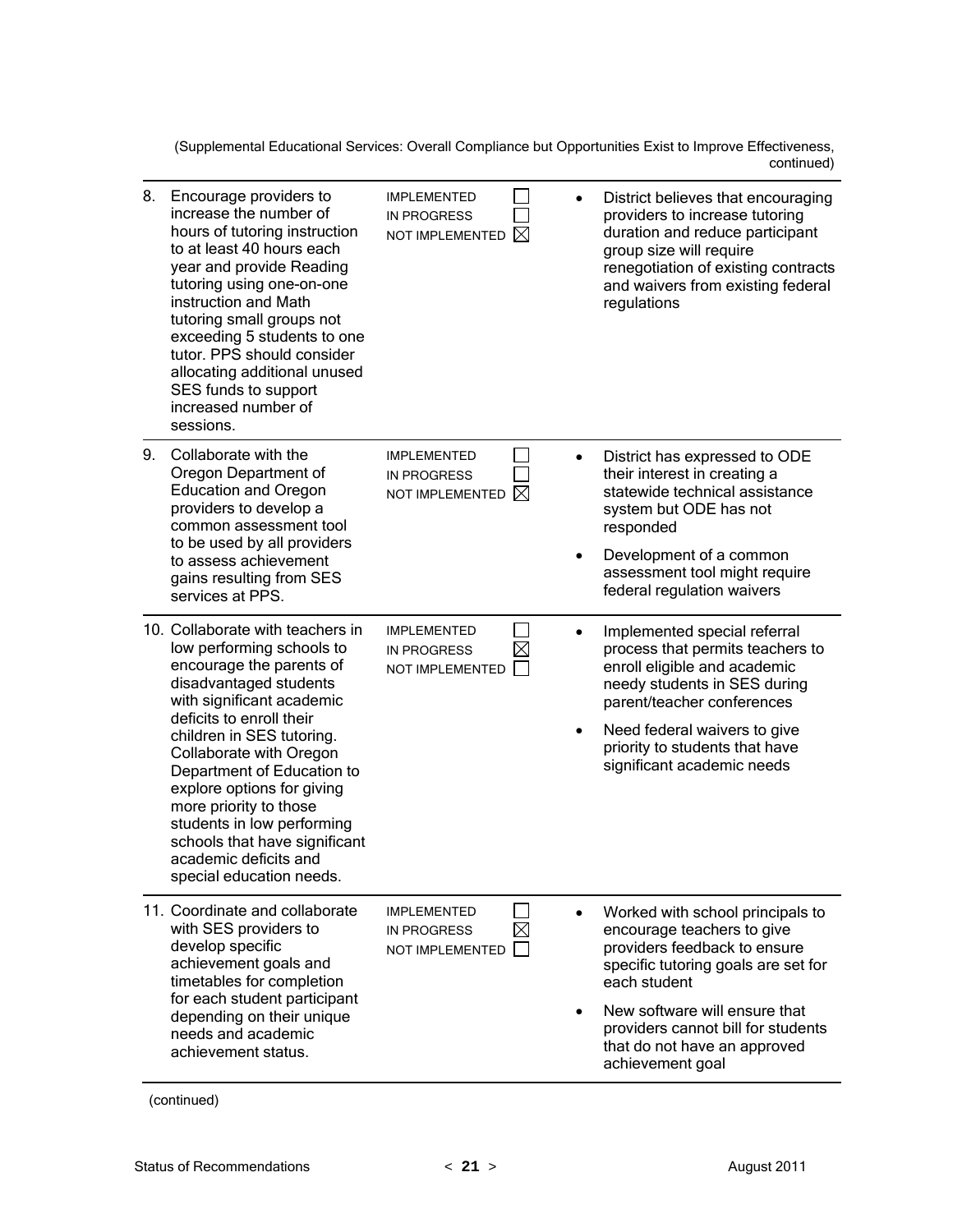(Supplemental Educational Services: Overall Compliance but Opportunities Exist to Improve Effectiveness, continued)

| 12. Explore opportunities to<br>implement pilot programs<br>for the delivery of SES<br>services at PPS that<br>demonstrate optional<br>delivery methods and more<br>tailored and focused<br>attention on students with<br>the greatest academic<br>deficits. PPS would need<br>to obtain approval from<br>federal education<br>authorities to pursue some<br>of these new delivery<br>methods. | <b>IMPLEMENTED</b><br><b>IN PROGRESS</b><br><b>NOT IMPLEMENTED</b> | $\times$<br>٠ | Implemented pilot project at<br>Roosevelt HS to encourage<br>stronger alignment of SES tutoring<br>services with the school day<br>Working with providers to attend a<br>standing meeting with teachers to<br>review SES participant goals and<br>to assess progress |
|------------------------------------------------------------------------------------------------------------------------------------------------------------------------------------------------------------------------------------------------------------------------------------------------------------------------------------------------------------------------------------------------|--------------------------------------------------------------------|---------------|----------------------------------------------------------------------------------------------------------------------------------------------------------------------------------------------------------------------------------------------------------------------|
| TOTAL                                                                                                                                                                                                                                                                                                                                                                                          | <b>IMPLEMENTED</b><br><b>IN PROGRESS</b><br><b>NOT IMPLEMENTED</b> | 6<br>4        |                                                                                                                                                                                                                                                                      |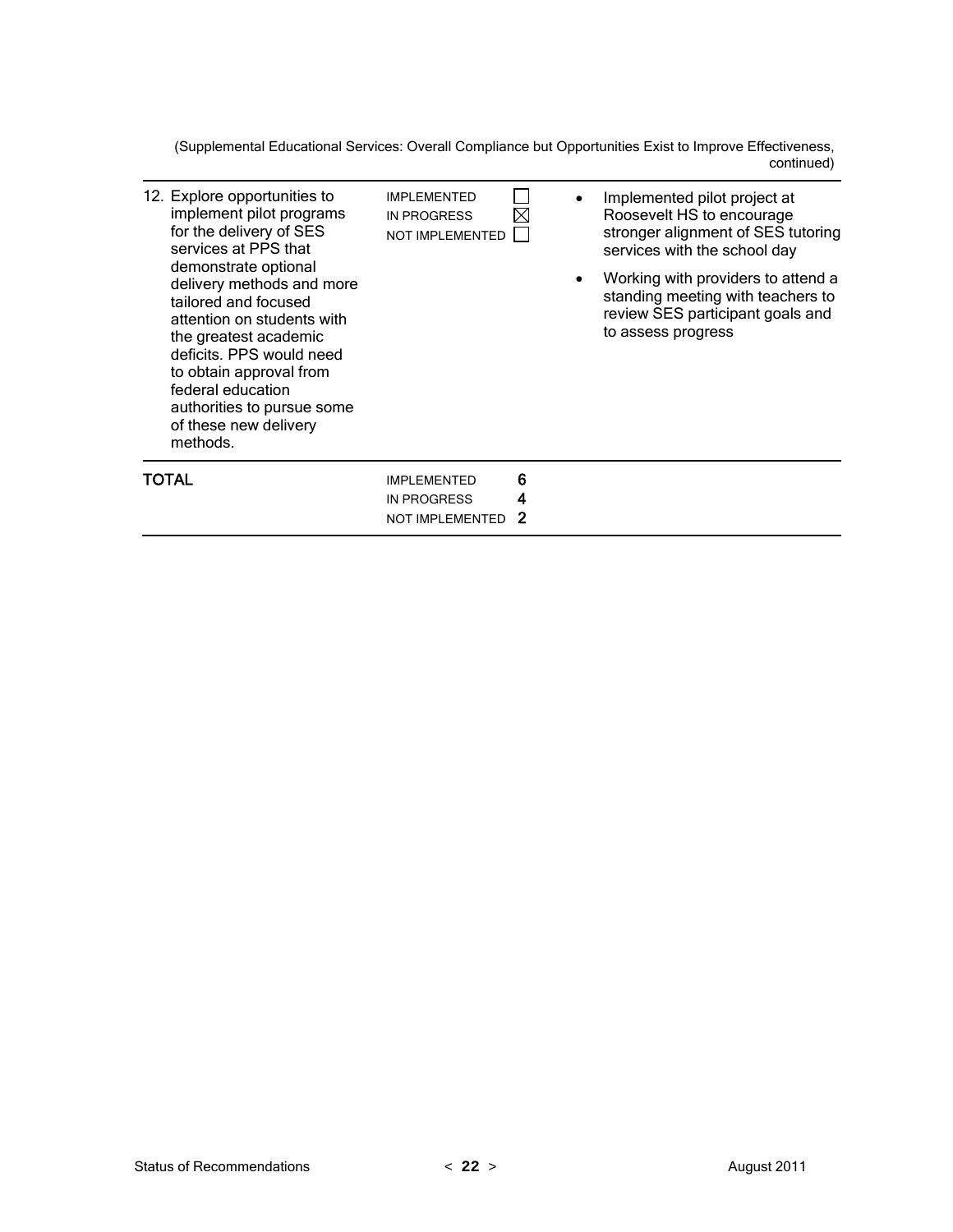English Language Learners: Action Needed to Improve Program Compliance and Performance October 2010

#### Summary of Audit Results

PPS has been out of compliance with federal and state rules governing the provision of services to English Language Learners for 13 of the past 17 years – 80 percent of the time between 1994 and 2010. The district has had recurring problems delivering English language proficiency instruction, providing ELL student access to core academic classes, and identifying eligible students. Additionally, the district has had only modest success helping students achieve English language proficiency and in closing the achievement gap between ELL and non-ELL students. PPS has not made a strong commitment to improve ELL instruction nor implemented rigorous methods to monitor performance and strengthen accountability for results. The district needs to develop clear and consistent guidance to schools and improve collaboration in the delivery of ELL services.

| Recommendation |                                                                                       | <b>Status</b>                                                | <b>PPS</b> actions                                                                                                                                                                                                                 |  |
|----------------|---------------------------------------------------------------------------------------|--------------------------------------------------------------|------------------------------------------------------------------------------------------------------------------------------------------------------------------------------------------------------------------------------------|--|
| 1.             | Develop and implement an<br>ELL improvement initiative.                               | <b>IMPI FMENTED</b><br><b>IN PROGRESS</b><br>NOT IMPLEMENTED | School Board resolution declares<br>that improving ELL services is an<br>urgent priority for PPS. Directs<br>Superintendent to respond to<br>audit and prepare an action plan<br>to rectify conditions identified in<br>the audit. |  |
|                |                                                                                       |                                                              | Task Force created to make long<br>$\bullet$<br>and short-term recommendations<br>for departmental changes                                                                                                                         |  |
| 2.             | Establish a strong<br>monitoring and<br>accountability system for<br>the ELL program. | <b>IMPLEMENTED</b><br><b>IN PROGRESS</b><br>NOT IMPLEMENTED  | District developed new process for<br>developing and implementing<br>School Improvement Plans that<br>increases school and principal<br>accountability for school<br>performance.                                                  |  |
|                |                                                                                       |                                                              | Other monitoring and<br>accountability systems to be<br>implemented under the direction<br>of the newly hired ESL Director.                                                                                                        |  |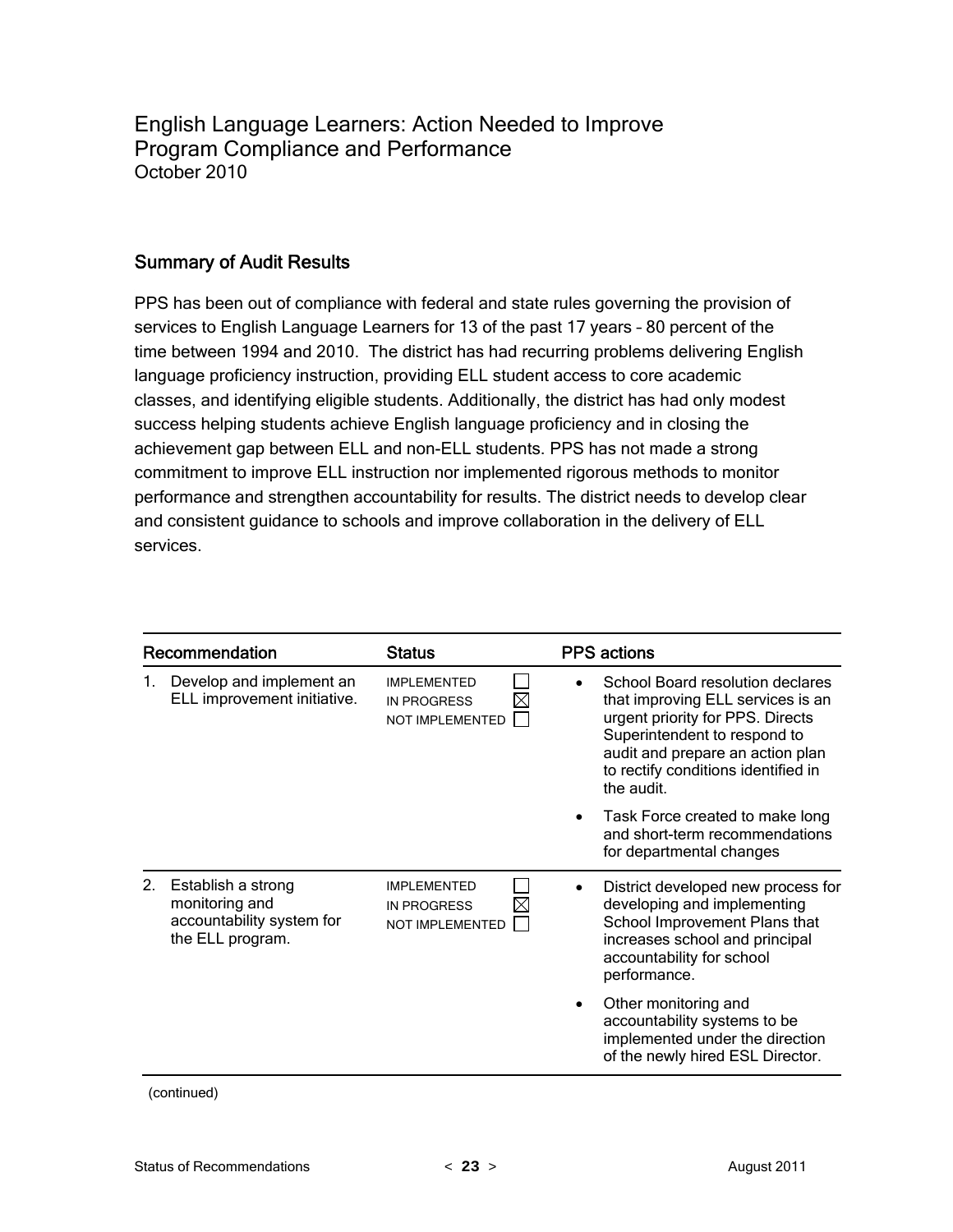(English Language Learners: Action Needed to Improve Program Compliance and Performance, continued)

| 3. | Provide better support and<br>guidance to schools on<br>their roles and<br>responsibilities for ELL<br>instruction. | <b>IMPI FMENTED</b><br><b>IN PROGRESS</b><br>NOT IMPLEMENTED       | X                     | Initial steps to improve support<br>and guidance to school are<br>underway. Implementation will be<br>under the direction of a new<br>Director of ESL starting July 2011.<br>Developed a sheltered instruction<br>professional development plan for<br>2010 - 2012 |
|----|---------------------------------------------------------------------------------------------------------------------|--------------------------------------------------------------------|-----------------------|--------------------------------------------------------------------------------------------------------------------------------------------------------------------------------------------------------------------------------------------------------------------|
| 4. | Strengthen collaboration<br>among the various parties<br>that provide ELL program<br>services.                      | <b>IMPLEMENTED</b><br><b>IN PROGRESS</b><br><b>NOT IMPLEMENTED</b> | $\bullet$<br>$\times$ | Created an ESL Leadership<br>Committee (ESL Oversight<br>Committee) comprised of all<br>parties that have an interest and<br>involvement in the improvement of<br>services to ELL students.<br>Committee participated in the<br>selection of the new ESL Director. |
|    | TOTAL                                                                                                               | <b>IMPLEMENTED</b><br><b>IN PROGRESS</b><br><b>NOT IMPLEMENTED</b> | 0<br>4<br>0           |                                                                                                                                                                                                                                                                    |